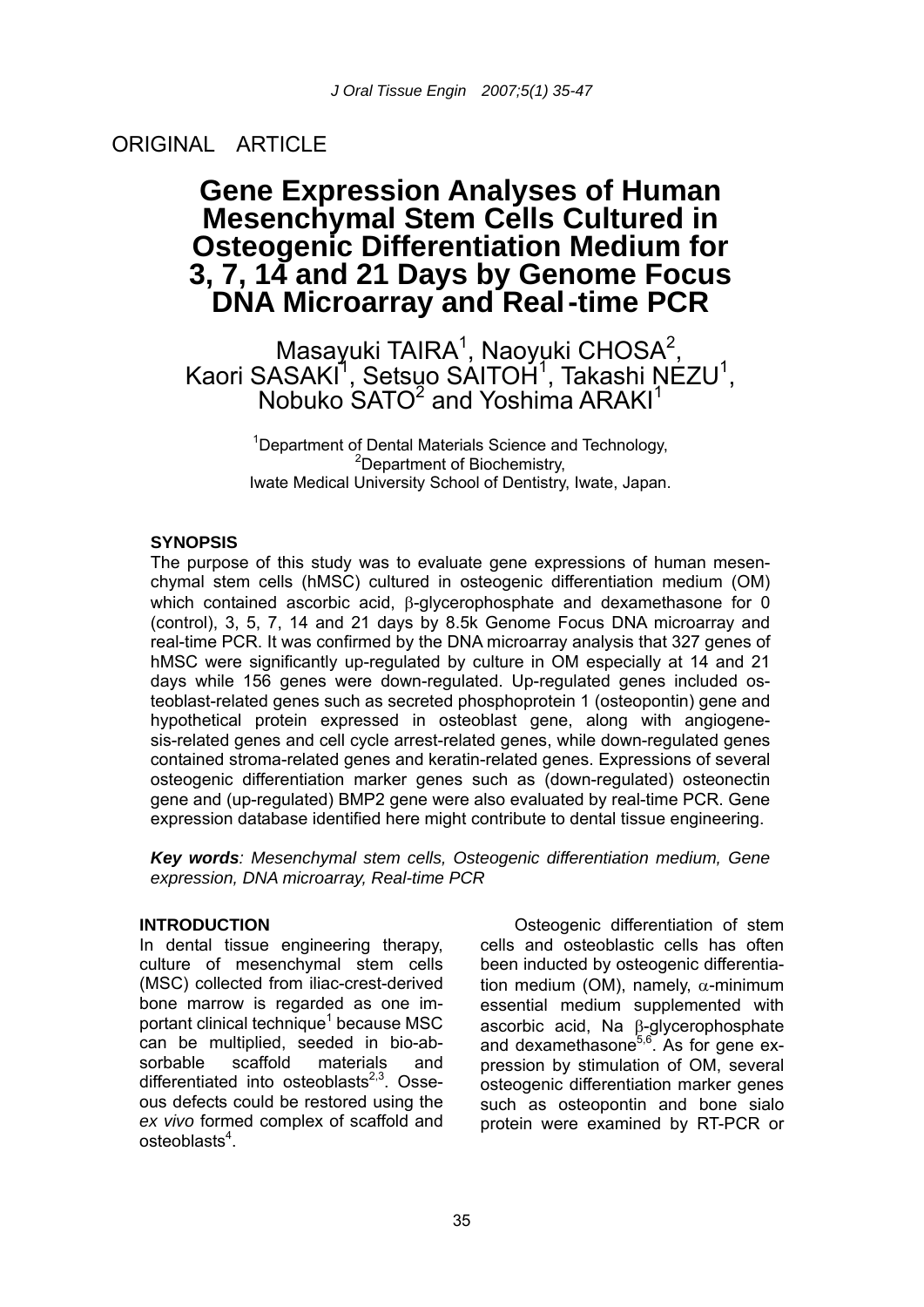| Gene ID          | Gene              | Gene Title                                                                                                                               |       |       | Gene Expression levels |       |                 | fold-change         |
|------------------|-------------------|------------------------------------------------------------------------------------------------------------------------------------------|-------|-------|------------------------|-------|-----------------|---------------------|
|                  | <b>Identifier</b> |                                                                                                                                          | ō     | 3     |                        | 14    | $\overline{21}$ | $(21 \text{ days})$ |
|                  |                   |                                                                                                                                          | day   | days  | days                   | days  | days            | $0$ day)            |
| <b>AHSG</b>      | NM_001622         | Alpha-2-HS-glycoprotein                                                                                                                  | 0.006 | 0.007 | 0.038                  | 0.009 | 0.103           | 18.66               |
| CALCR            | NM 001742         | Calcitonin receptor                                                                                                                      | 0.002 | 0.003 | 0.007                  | 0.004 | 0.035           | 17.50               |
| SPP1             | M83248            | Secreted phosphoprotein 1 (osteopontin, bone<br>sialoprotein I, early T-lymphocyte activation 1)                                         | 0.097 | 0.078 | 0.255                  | 1.011 | 0.984           | 10.11               |
| <b>STATH</b>     | NM 003154         | <b>Statherin</b>                                                                                                                         | 0.001 | 0.002 | 0.025                  | 0.032 | 0.008           | 9.42                |
| <b>AMELY</b>     | NM 001143         | Amelogenin (Y chromosome).                                                                                                               | 0.005 | 0.026 | 0.013                  | 0.008 | 0.036           | 7.36                |
| <b>IBSP</b>      | NM 004967         | Integrin-binding sialoprotein (bone sialoprotein, bone<br>sialoprotein II).                                                              | 0.011 | 0.058 | 0.068                  | 0.051 | 0.072           | 6.68                |
| DMP1             | NM 004407         | Dentin matrix acidic phosphoprotein                                                                                                      | 0.001 | 0.014 | 0.020                  | 0.026 | 0.004           | 4.31                |
| HTN <sub>1</sub> | NM 002159         | Histatin 1                                                                                                                               | 0.021 | 0.018 | 0.036                  | 0.007 | 0.056           | 2.64                |
| HTN3             | NM 000200         | Histatin 3                                                                                                                               | 0.002 | 0.022 | 0.010                  | 0.002 | 0.004           | 1.84                |
| <b>ALPL</b>      | X14174            | Alkaline phosphatase, liver.bone.Aidney.                                                                                                 | 0.104 | 0.694 | 0.672                  | 0.460 | 0.188           | 1.80                |
| <b>AMBN</b>      | NM 016519         | Ameloblastin, enamel matrix protein                                                                                                      | 0.021 | 0.018 | 0.029                  | 0.016 | 0.036           | 1.68                |
|                  | NM 000711         | Bone gamma-carboxyglutamate (gla) protein<br>(osteocalcin)                                                                               | 0.187 | 0.189 | 0.187                  | 0.218 | 0.254           | 1.36                |
| TFIP11           | Al220627          | qg01a03.x1 Soares_placenta_8to9weeks_2NbHP8to9W<br>Homo sapiens cDNAclone IMAGE:17582203', mRNA<br>sequence.                             | 0.413 | 0.356 | 0.379                  | 0.417 | 0.558           | 1.35                |
| MINPP1           | AF084943          | Multiple inositol polyphosphate histidine phosphatase, 1                                                                                 | 0.252 | 0.283 | 0.290                  | 0.351 | 0.323           | 1.28                |
| <b>AMELX</b>     | NM 001142         | Amelogenin (X chromosome, amelogenesis imperfecta 1)                                                                                     | 0.037 | 0.051 | 0.055                  | 0.039 | 0.042           | 1.15                |
|                  | AF094508          |                                                                                                                                          | 0.046 | 0.031 | 0.082                  | 0.039 | 0.047           | 1.02                |
| RUNX2            | L40992            | Runt-related transcription factor 2                                                                                                      | 0.067 | 0.108 | 0.071                  | 0.112 | 0.064           | 0.95                |
| CASR             | U20760            | Calcium-sensing receptor (hypocalciuric hypercalcemia 1,<br>severe neonatal hyperparathyroidism)                                         | 0.045 | 0.008 | 0.023                  | 0.058 | 0.024           | 0.53                |
| OSTF1            | NM 012383         | Osteoclast stimulating factor 1                                                                                                          | 0.792 | 0.755 | 0.658                  | 0.491 | 0.407           | 0.51                |
| <b>SPARC</b>     | NM 003118         | Secreted protein, acidic, cysteine-rich (osteonectin).                                                                                   | 12.26 | 13.11 | 9.92                   | 7.77  | 6.13            | 0.50                |
| CDH11            | NM_001797         | Cadherin 11, type 2, OB-cadherin (osteoblast)                                                                                            | 4.19  | 3.22  | 3.72                   | 5.17  | 1.97            | 0.47                |
| <b>PHEX</b>      | U87284            | Phosphate regulating gene with homologies to<br>endopeptidases on the X chromosome<br>(hypophosphatemia, vitamin D resistant rickets)    | 0.079 | 0.037 | 0.095                  | 0.109 | 0.032           | 0.40                |
| <b>TUFT1</b>     | NM 020127         | Tuftelin 1                                                                                                                               | 0.525 | 0.523 | 0.258                  | 0.110 | 0.183           | 0.35                |
|                  |                   |                                                                                                                                          |       |       |                        |       |                 |                     |
| GAPD             | M33197            | glyceraldehyde-3-phosphate dehydrogenase (EC-<br>1.2.1.12); Human glyceraldehyde-3-phosphate<br>dehydrogenase (GAPDH) mRNA complete cds. | 35.74 | 30.6  | 29.0                   | 31.1  | 30.9            | 0.86                |

**Table 1** Expression levels of 23 osteogenesis related genes and GAPDH (GAPD) gene of hMSC cultured in exclusive medium (day = 0) and in OM for 3, 7, 14 and 21 days.

real-time  $PCR^{7,8}$ . Genome-wide gene expressions were also studied by means of DNA microarray technology by two research groups<sup>9,10</sup>. The effect of OM on gene expressions of MSC has still not been, however, fully clarified, yet.

We have already reported gene expressions of human mesenchymal stem cells (hMSC) cultured in OM for 14 days, and identified several useful marker genes to characterize osteogenic differentiation $11$ . The osteogenic differentiation of hMSC is, however, highly  $time-dependent<sup>7-10</sup>$ . It appeared necessary to examine expressions of these cells in OM cultured for different period.

The purpose of this study was, therefore, to examine gene expressions of hMSC cultured in OM by 8.5k Genome Focus DNA microarray for 0 (control), 3, 7, 14 and 21 days. Furthermore, the expressions of several osteogenic differentiation-related genes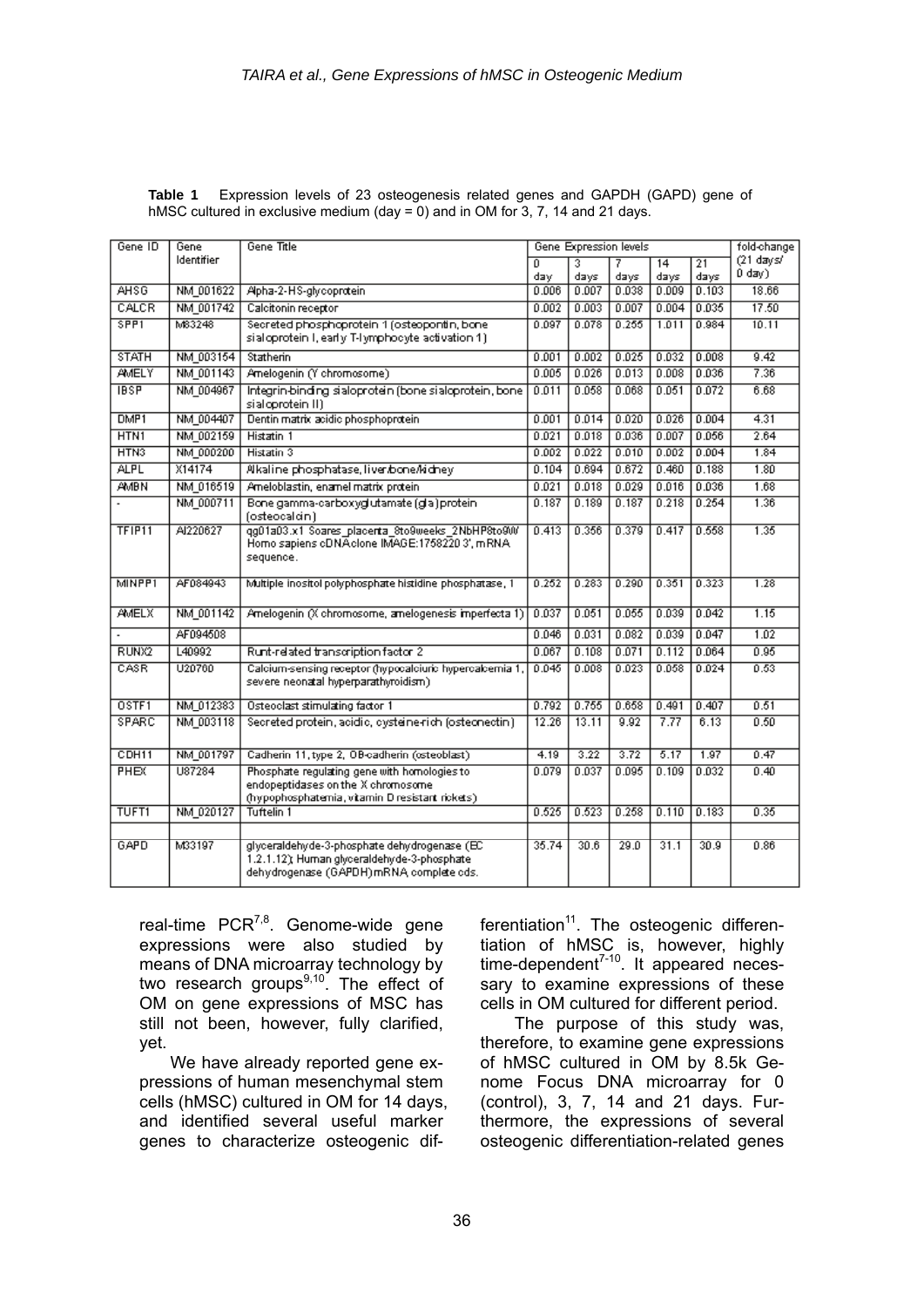were evaluated and confirmed by real-time PCR.

## **MATERIALS AND METHODS**

hMSC (PT-2501, Takara, Tokyo, Japan) (cell passage number = 5) were cultured in six polystyrene dishes 125mm in diameter (168351, Nunc, Rochester, NY, U.S.A.) with 20 mL exclusive  $\alpha$ -minimum essential medium supplemented with 10% exclusive mesenchymal cell growth supplement (serum portion, PT-4106, Takara, Tokyo, Japan) and 1% penicillin/streptomycin (PT-3238, Takara, Tokyo, Japan) in a  $5\%$  CO<sub>2</sub> incubator at 37℃. At sub-confluence, the cells (about  $10^7$  cells) were collected from one dish by a plastic cell scraper (as a control, date  $= 0$  day) following twice cell wash with PBS (-) solution. The cells on five dishes were further cultured with fresh OM consisting of control medium and three additives such as 50 μg /mL L (+) ascorbic acid (012-04802, Wako Chemical, Osaka, Japan), 10mM Na β-glycerophosphate (Sigma Chemical, St. Louis, MO,  $U.S.A.$ ) and 10 $<sup>-8</sup>$  M dexamethasone</sup> (Sigma Chemical, St. Louis, MO, U.S.A.). After 3, 7, 14 and 21 days culture with OM, the cells were collected by a cell scraper following twice cell wash with PBS (-) solution. For the entire cell cultures, the medium exchange was conducted every three days.

Total RNAs (at least 10 μg) were extracted from the cells using TRIZOL reagent (Invitrogen, Carlsbad, CA, U.S.A.). Genomic DNA was removed by DNase treatment (DNase I, 2215A, Takara, Tokyo, Japan). A company (Kurabo, Osaka, Japan) conducted DNA microarray analyses; namely, reverse transcription, labeling, microarray hybridization, scanning and raw data analyses using a software (GeneSpring, GX, Agilent Technologies Japan, Tokyo, Japan). For the hybridization, six human 8.5k Genome Focus GeneChips (Affymetrix, Santa Clara, U.S.A.) were used. The expressions of genes in the time course and in categories of biological functions were further analyzed by a web-based DNA microarray data analysis system (Genesifter Net, VizXlabs, Seattle, WA, U.S.A.).

Real-time PCR analyses were performed to quantitatively identify the amounts (copy numbers) of GAPDH, collagen 1A1 (type I collagen,  $\alpha$  1), osteonectin (SPARC), osteopontin, osteocalcin and BMP2 mRNAs of hMSC cultured in exclusive control medium (day 0) and OM for 3, 5, 7, 14 and 21 days, using a machine (Light Cycler, Roche Diagnostics, Tokyo, Japan) and primer/probe sets (410964 for GAPDH mRNA, 4651456 for collagen 1A1 mRNA, 4410688 for osteonectin mRNA, 4410530 for ostepontin mRNA, 4410521 for osteocalcin mRNA and 4391594 for BMP2 mRNA; Nippon Gene Research Lab., Sendai, Miyagi, Japan) mixed with FastStart DNA master hybridization probes (3 003 248, Light Cycler, Roche Diagnostics, Tokyo, Japan). The thermal heating (denature, amplification and cool) conditions followed the instructions of each primer/probe sets.

## **RESULTS**

Table 1 shows expression levels of 23 osteogenesis-related genes and GAPDH (GAPD) gene of hMSC cultured in exclusive medium (day  $= 0$ ) and in OM for 3, 7, 14 and 21 days. Wellknown osteogenic differentiation-related genes such as alkaline phosphatase (ALPL) and osteonectin (SPARC) are included. The most right column expresses the fold change defined by the gene expression level at 21 days divided by that at 0 day. Early-stage osteogenic differentiation marker genes such as ALPL and SPARC displayed the highest expression at 7 days, followed by gradual decline at 14 and 21 days.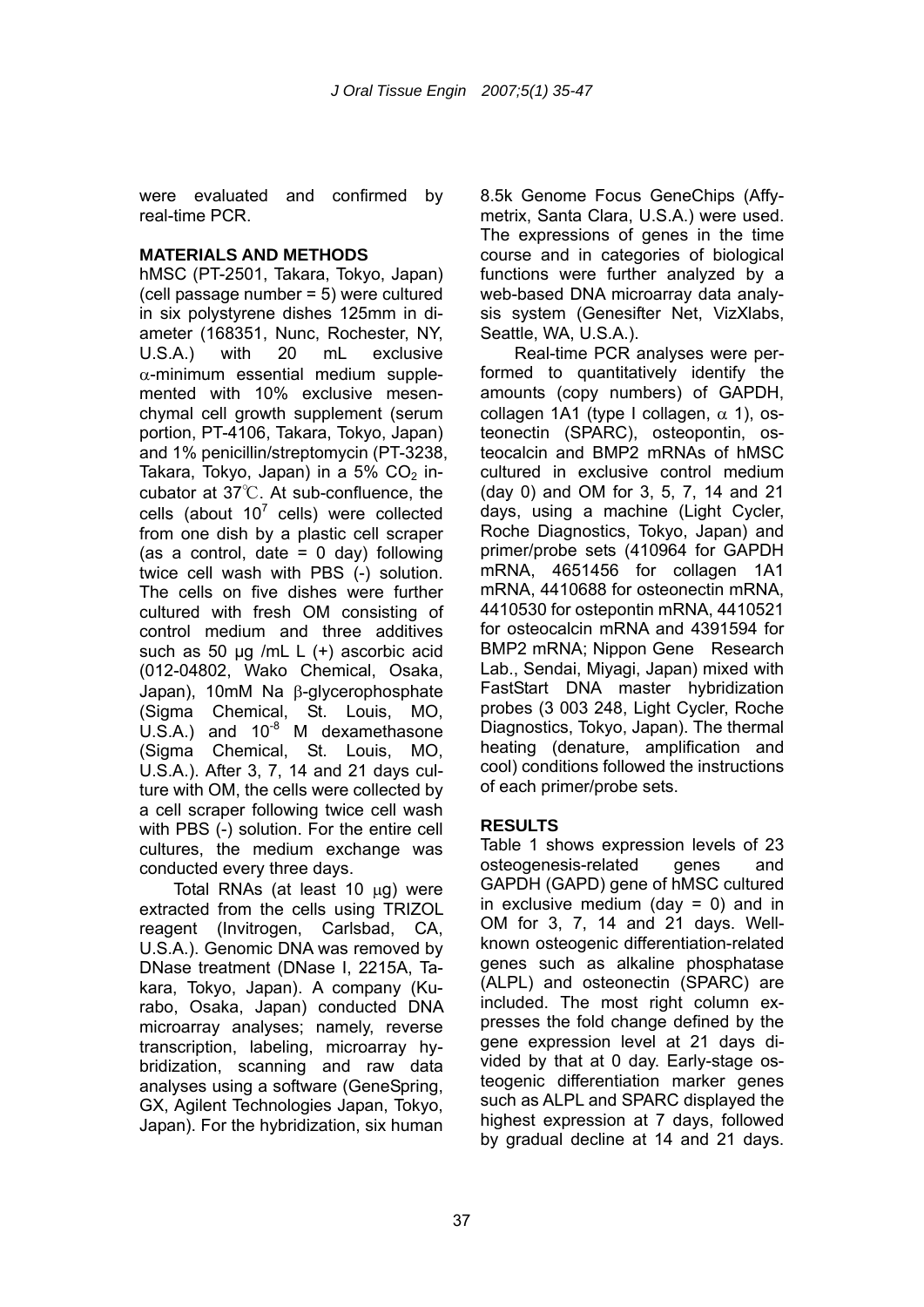The medium-stage osteogenic differentiation gene such as secreted phosphoprotein 1 (osteopontin) (SPP1) exhibited the highest expression at 14 days while the last-stage osteogenic differentiation marker gene such as bone gammacarboxyglutamate (gla) protein (osteocalcin) showed the highest expression at 21 days. With the addition of the culture period in OM, the expression of osteoclast stimulating factor 1 (OSTF1) and Tuftelin 1 (TUFT1) declined. The expressions of other genes were quite low, or altering.

We also found 327 genes of hMSC whose expressions were significantly up-regulated by OM especially at 14 and 21 days (Table 2). Although many genes are listed, it was noted that OM caused hMSC to up-regulate (1) osteoblastrelated genes such as secreted phosphoprotein (osteopontin) (SPP1) gene and hypothetical protein expressed in osteoblast gene (IFI44L); (2) angiogenesis-related genes such as vascular endothelial growth factor B (VEGFB) gene and vascular cell adhesion moleup-regulated by OM especially at 14 and<br>21 days (Table 2). Although many genes<br>are listed, it was noted that OM caused<br>hMSC to up-regulate (1) osteoblast-



**Fig. 1** Real-time PCR analyses results (sample copy number / GAPDH copy number) of five osteogenic differentiation-related genes of hMSC such as COL1A1 (type I collagen alpha 1), SPARC (osteonectin), osteopontin, osteocalcin and BMP2 when cultured in the exclusive medium (day 0) and in osteogenic differentiation medium (OM) for 3, 7, 14 and 21 days.

cule 1 (VCAM1) gene; and (3) cell cycle arrest genes such as growth arrest-specific 7 gene and cyclindependent kinase inhibitor 2A (CDKN2A) gene. Other interesting rest-specific 7 gene and cyclin-<br>dependent kinase inhibitor 2A<br>(CDKN2A) gene. Other interesting<br>up-regulated genes included those of phospholipid transfer protein (PLTP), glycoprotein (transmembrane) nmb (GPNMB) and transforming growth factor, beta 1 (TGFB1). On the other hand, we identified 156 genes whose expressions were significantly down-regulated especially at 14 and 21 days (Table 3). it was noticed that OM caused hMSC to down-regulate (1) stromal cell-related genes such as stromal cell-derived factor (CXCL12) gene and bone marrow stromal cell antigen 1 (BST1) gene; and (2) keratin related genes such as keratin 18 (KRT18) gene and keratin associated protein 1.1 (KRTAP1-1) gene; and (3) antioxidant related genes such as NAD(P)H dehydrogenase, quinone 1 (NQO1) gene and catalase (CAT) gene. Other interesting down-regulated genes included those of cartilage linking protein 1 (HPPLN1), adipose specific 2 tor (CXCL12) gene and bone marrow<br>stromal cell antigen 1 (BST1) gene; and<br>(2) keratin related genes such as keratin<br>18 (KRT18) gene and keratin associated<br>protein 1.1 (KRTAP1-1) gene; and (3)<br>antioxidant related genes such

(C10orf116), hyaluronan synthase 1 (HAS1) and cysteine-rich protein 1  $(CRIP1)$ . Many up-regulated and downregulated genes are listed in Tables 2 and 3, respec-in Tables 2 and 3, respectively, but they cannot be systematically related to tively, but they cannot be<br>systematically related to<br>the osteogenic differentiation in this study. other

Fig. 1 shows real-time PCR analyses results (sample copy number / GAPDH copy number) of five osteogenic differentiation-related genes of hMSC such as COL1A1 (type I collagen,  $\alpha$  1), SPARC (osteonectin), osteopontin, osteocalcin and BMP2 when cultured in the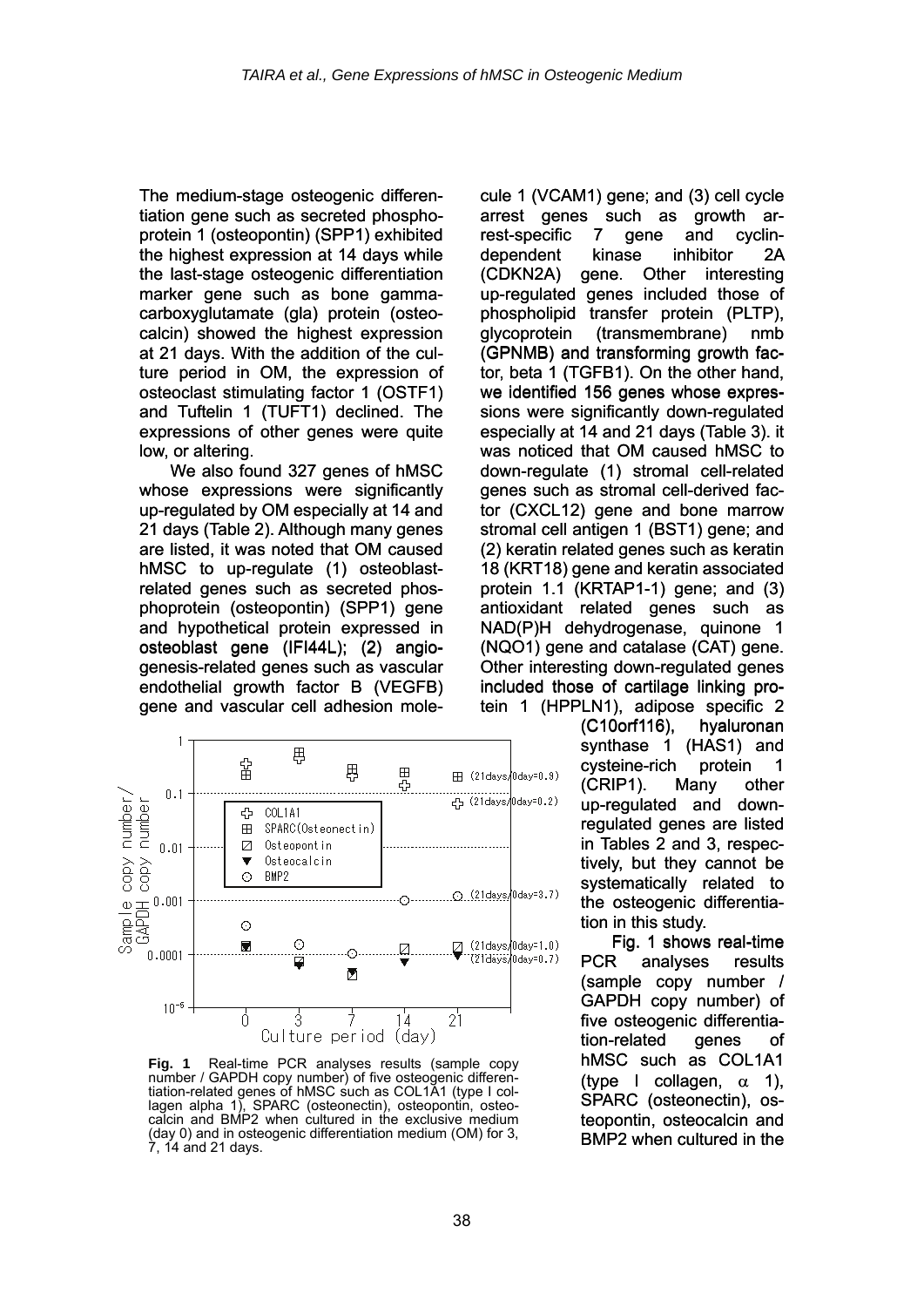exclusive medium (day 0) and in OM for 3, 7, 14 and 21 days. It was pointed out that OM up-regulated BMP 2 gene at 14 and 21 days; little affected osteopontin and osteocalcin genes; and down-regulated COL1A1 and SPARC (osteonectin) genes with increasing the culture period of more than three days. As for osteopontin and osteocalcin genes, expression levels declined from 0 to 7 days in OM, but increased from 7 to 14 days in OM.

## **DISCUSSION**

DNA microarray analyses using GeneChip provides a database from which many researchers can draw new ideas such as pathway analyses $12$ . We welcome such approach taken by other investigators. There existed little information concerning genome-wide gene expressions of hMSC when cultured in OM for different period up to 21 days $9,10$ .

 In this study, Genome Focus GeneChip tested the expression levels of about 8.5k (8500) genes but did not cover entire human genes (about  $47k^{13}$ ). The repetition number of DNA microarray analysis was one at each condition (culture periods  $= 0, 3, 7, 14$  and 21 days, respectively) due to the high cost of DNA microarray analyses conducted by a company. Withal such drawback, we still believe that results obtained here could contribute to dental tissue engineering. There is an opinion that gene expression data by GeneChip is quite reliable even when the test run is once<sup>14</sup>, although the test repetition is quite desirable.

hMSC is multi-potent, and can differentiate into several different phenotypes such as osteoblast, chondrocyte and adipocyte, etc<sup>15</sup>. As reported before, OM appeared to cause hMSC to progressively induce osteochondralossification with angiogenesis $11$ . Therefore, osteoblast-related genes gradually intensified (Table 2) while cartilage, adipose and keratin related genes tended to slowly declined (Table 3). Osteogenic differentiation marker genes sequentially peaked in the manner that initial-stage osteogenic differentiation marker genes such as alkaline phosphatase and osteonectin genes first peaked, followed by middle-stage osteogenic differentiation marker gene such as osteopontin gene, while last-stage osteogenic differentiation marker gene such as osteocalcin peaked last<sup>7,8</sup> (Table 1).

It appears that dentin matrix acidic phosphoprotein (DMP1) gene<sup>16</sup> can be used as another osteogenic differentiation marker, which peaked at 14 days in OM culture (Table 1). In this study, its expression level is too low to make a conclusive statement, and research to verify this assumption is highly expected. Another new potential osteogenic differentiation marker gene was hypothetical protein expressed in osteoblast gene  $(IFI44L)^{17}$ , which peaked at 14 days in OM with moderate signal intensities (Table 2). Research to confirm this idea is also highly probable.

Real-time PCR analyses (Fig. 1) further demonstrated that BMP2 gene<sup>18</sup> could be an additional osteogenic differentiation marker gene. BMP2 gene was unfortunately contained in Genome Focus DNA microarray. Real-time PCR analyses (Fig. 1) succeeded in confirming the down-regulation of SPARC (osteonectin) of hMSC by OM, but failed in proving the up-regulation of osteopontin and osteocalcin genes of hMSC by OM. We plan to conduct DNA microarray analyses of hMSC in OM using complete human gene-labeled GeneChips; and to repeat real-time PCR analyses, especially those of osteopontin and osteocalcin genes whose signals were too low in this study (Fig. 1). Larger sample (total RNA) amount might be helpful for next real-time PCR analyses.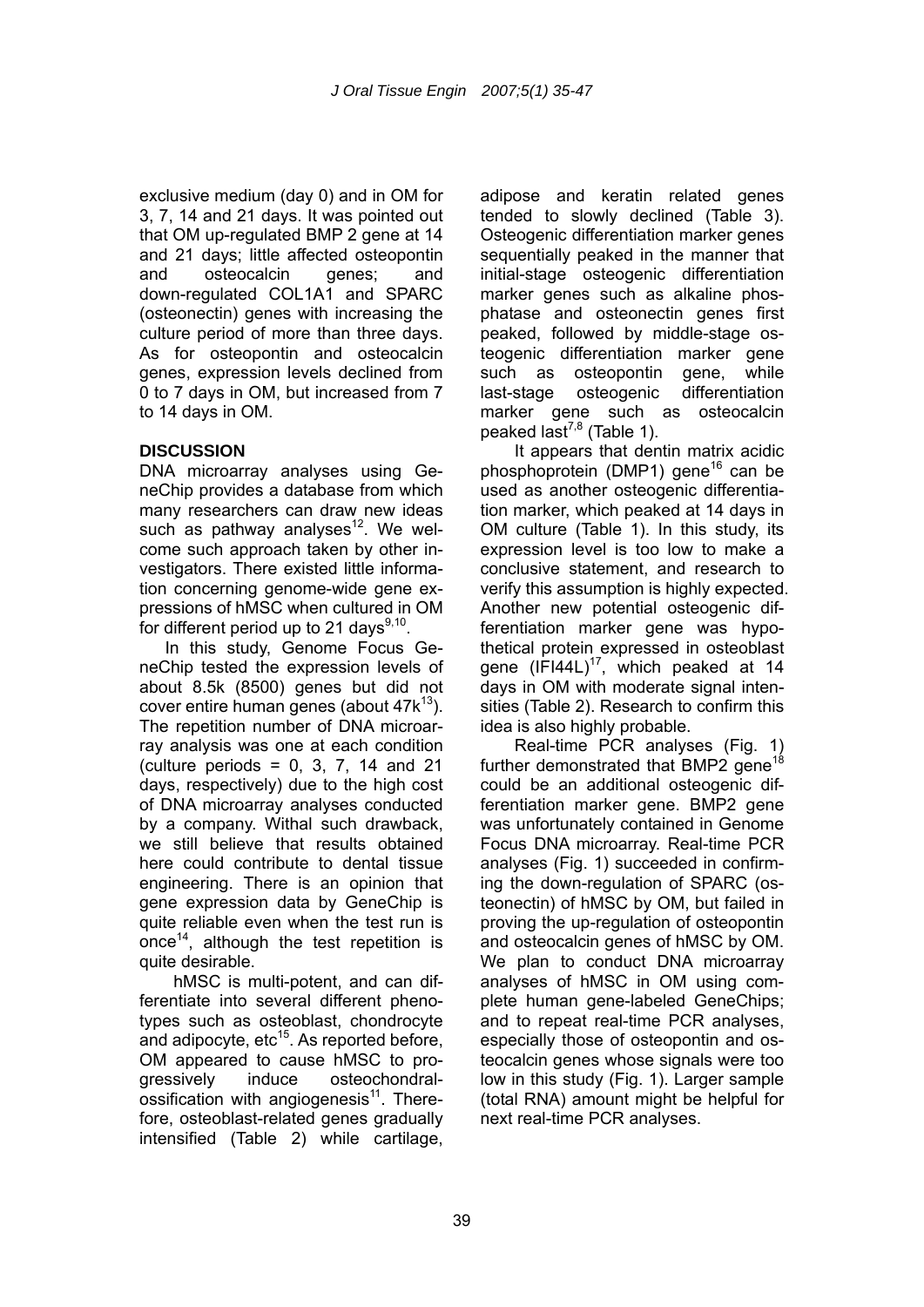Table 2 Expression levels of 327 up-regulated genes of hMSC cultured in exclusive medium (day = 0) and in OM for 3, 7, 14 and 21 days.

| e<br>Gene I            |                        | Gene Title                                                                                                                                                                         |                               | Gene expression levels |                   |                       |                    | Oene TD               |                        | Gene Title                                                                                                                                                     | Gene expression levels |                     |                     |                           |                  |
|------------------------|------------------------|------------------------------------------------------------------------------------------------------------------------------------------------------------------------------------|-------------------------------|------------------------|-------------------|-----------------------|--------------------|-----------------------|------------------------|----------------------------------------------------------------------------------------------------------------------------------------------------------------|------------------------|---------------------|---------------------|---------------------------|------------------|
|                        | Gene<br>Identifier     |                                                                                                                                                                                    |                               | 3 days                 |                   | l4                    | ಸ                  |                       | Gene<br>Identifier     |                                                                                                                                                                |                        | s/ep 8              | 7 days              | 4                         | 21               |
|                        |                        |                                                                                                                                                                                    | ă<br>$\overline{\phantom{0}}$ |                        | 7 days            | š                     | days               |                       |                        |                                                                                                                                                                | ă<br>0                 |                     |                     | å                         | åps              |
| <b>LdaS</b>            | M83248                 | rotein I,<br>Secreted phosphoprotein 1 (osteoportin, bone sialop<br>early T-lymphocyte activation 1)                                                                               | 5                             | e.os                   | 0.25              | ē                     | 0.98               | ß                     | <b>SPC000 PNN</b>      | SRY (sex determining region Y) box 9 (campornelic<br>dysplasia, autosomal sex-reversal)                                                                        | 0.47                   | 82.0                | 0.46                | ្ម                        | E                |
| 팈                      | NM_006227              | Phospholipid transfer protein                                                                                                                                                      | $\frac{15}{2}$                | Ĵΰ                     | 3                 | $\frac{4}{3}$         | ≊                  | ē                     | NM 001706              | B-cell CLL/lymphoma 6 (zinc finger protein 51)                                                                                                                 | 6.53                   | 0.62                | 0.74                | $\frac{167}{2}$           |                  |
| 른                      | NM 002705              | Periplakin                                                                                                                                                                         | 0.05                          | E                      | ē                 | $\frac{28}{2}$        | ē                  | ছ                     | <b>62000TM</b>         | Angiotensinogen (serine (or cysteine) proteinase inhibitor.<br>clade A (alpha-1 antiproteinase, artitrypsin), member 8)                                        | ē                      | ē                   | 80.0                | ā<br>$\frac{9}{2}$        |                  |
| <u>ldas</u>            | NM 005410              | Selenoprotein P. plasma.                                                                                                                                                           | ē                             | 0.26                   | 8                 | E                     | ုး                 |                       |                        |                                                                                                                                                                |                        |                     |                     |                           |                  |
| <b>SIATS</b>           | NM_003896              | Sialytransferase 9 (CMP-NeuActlactosylceranide<br>alpha-2,3-sialytransferase; GMS syrthase)                                                                                        | $\frac{1}{4}$                 | $\frac{1}{34}$         | es<br>G           | E                     | $\frac{1}{2}$      | <b>SIATI</b>          | AI743792               | wg63h11.x1 Soares_NSF_F8_9W_OT_PA_P_S1 Homo<br>sapiens cDNA.clone IMAGE:2368869 3, mRNA.sequence.                                                              | ē                      | 등                   | G.to                | $\frac{28}{2}$<br>33      |                  |
| <b>MISP2</b>           | NM 003881              | WNT1 inducible signaling pathway protein 2                                                                                                                                         | å                             | Eq                     | 5.61              | ∥ङ                    | $\frac{2}{3}$      | <b>BRSDE</b>          | <b>BC003143</b>        | Dual specificity phosphatase 6                                                                                                                                 | E                      | 0.12                | 0.28                | 5<br>8                    |                  |
| 医尾                     | AK021882               | Rashomolog gene family, member                                                                                                                                                     | ē                             | $\frac{1}{4}$          | Ē                 | 8                     | Į€                 | <b>CDKL3</b>          | NM_016508              | Cyclin-dependent kinase-like 3                                                                                                                                 | ē                      | ē                   | ē                   | ā                         | $\frac{1}{24}$   |
| <b>IEITM1</b>          | AA749101               | ny11d02.s1 NCI_CGAP_GCB1 Homo sapiens cDNAclone                                                                                                                                    | $\frac{8}{1.86}$              | 2.93                   | 3.53              | 11.DT                 | 11.26              | CALB2                 | MM 001740              | Calbindin 2, (29kD, calretinin)                                                                                                                                | 0.04                   | 20.0                | $\approx$           | ē<br>0.42                 |                  |
|                        |                        | MAGE:1271427 3' similarto gb:J04164<br>INTERFERON MOUCIBLE PROTEIN 9-27 (HUMAN);,                                                                                                  |                               |                        |                   |                       |                    | TNFSF4<br><b>NESS</b> | NM_003326<br>AL136756  | 4<br>Tumor necrosis factor (ligand) superfamily, member<br>(tax-transcriptionally activated glycoprotein 1, 34(D)<br>Sarcospan (Kras oncogene-associated gene) | 8<br>ē                 | 0.05<br><b>POL</b>  | 50.0<br>5           | 3<br>$\frac{2}{10}$<br>E  | E                |
|                        | NM_005800              | Grouth arrest-specific 7<br>mRNAsequence                                                                                                                                           | ē                             | ē                      | E                 | ā                     | 3                  |                       |                        |                                                                                                                                                                |                        |                     |                     |                           |                  |
| <b>PDGFRL</b>          | NM_006207              | Platelet-derived growth factor receptor-like                                                                                                                                       | 0.04                          | 0.04                   | 8                 | $\frac{1}{2}$         | $\frac{2}{3}$      | 冒                     | NM 000041<br>AL138717  | Apolipoprotein E                                                                                                                                               | 30.0<br>ē              | 31<br>ē             | 0.34<br><b>PO10</b> | E<br>G<br>å<br>ē          |                  |
| SFRP4                  | A00089415              | l៖<br>xd05c09.x1 NCl_CGAP_Bm35 Homo sapiens cDNA<br>IMAGE:2592880 3', mRNA.sequence.                                                                                               | 0.26                          | e.<br>C                | 0.22              | Ξ                     | E                  | BACH2<br><b>DBD</b>   | NM 014618<br>NM_021813 | BTB and CNC homology 1, basic leusine appertranscription<br>Deleted in bladder cancer chromosome region candidate 1                                            | 흥<br>ē                 | ê<br>B              | ê<br>0.4            | $\frac{2}{2}$<br>Ē<br>e   | $\frac{1}{2}$    |
| g                      | NM_002463              | Myxovirus (influenza) resistance 2, homolog of murine                                                                                                                              | 80.0                          | Ξ,                     | $\overline{0.21}$ | <b>820</b>            | s                  |                       |                        | factor 2                                                                                                                                                       |                        |                     |                     |                           |                  |
| RARRES2                | <b>BC000069</b>        | Retinoic acid receptor responder (tazarotene induced) $2$                                                                                                                          | 0.06                          | 2010                   | 2010              | 0.52                  | 800                | δŘ                    | NM_000396              | Cathepsin K (pycnodysostosis)                                                                                                                                  | 2.03                   | 4,96                | 10.5                | 17.96                     | $\frac{16.5}{2}$ |
| <b>ARHGEF3</b>         | NM_019555              | Rho guanine nucleotide exchange factor (GEF) 3                                                                                                                                     | $\frac{1}{4}$                 | E                      | þ                 | $\overline{0.71}$     | ß                  | 887-1<br>Ë            | NM_025214<br>NM_003793 | CTCL tumor antigen se67-1<br>Cathepsin                                                                                                                         | $\overline{0.02}$<br>E | 0.08<br>ê           | 0.04<br>þ           | 0.25<br><b>D.18</b><br>eg | $\frac{1}{2}$    |
| <b>MMP11</b><br>E      | NM 022168<br>NM 005940 | Melanoma differentiation associated protein-6<br>Matrix metalloproteinase 11 (stromelysin 3)                                                                                       | ē<br>5                        | 0.14<br>ē              | ē<br>E            | 88.0<br>$\frac{1}{2}$ | ē<br>E             | SEMP6A                | NM_003966              |                                                                                                                                                                | 1€                     | 26                  | 3                   | E-1                       | E                |
| <b>GOR</b>             | NM 001647              | Apolipoprotein D                                                                                                                                                                   | ē                             | ĝ                      | 8                 | 3                     | 18.<br>18.         |                       |                        | Sema domain, seven thrombospondin repeats (type 1 and<br>type 1-like), transmembrane domain (TM) and short                                                     |                        |                     |                     |                           |                  |
| PCSKT                  | NM_000439              | Proprotein convertase subtilisin.kexin.type 1                                                                                                                                      | Þ                             | g                      | ē                 | 8                     | å                  |                       |                        | cytoplasmie domain, (semaphorin) 5A                                                                                                                            |                        |                     |                     |                           |                  |
| <b>IEI44L</b>          | NM_006820              | Hypothetical protein, expressed in osteoblast                                                                                                                                      | 30.0                          | 0.04                   | C.i®              | 33                    | E                  | COL15AT               | NM 001855              | Collagen, type XV, alpha                                                                                                                                       | ē                      | ē                   | 81.0                | 8<br>å                    |                  |
| <b>DSP63</b>           | NM 004950              | Dermatan sulphate proteoglycan 3                                                                                                                                                   | 0                             | ē                      | 0.04              | <b>0.09</b>           | 0.07               | ē                     | D28124                 | Human mRNA for unknown product, complete cos                                                                                                                   | 局                      | E                   | ž                   | 8<br>¦\$                  |                  |
| <b>NACA</b>            | A1992187               |                                                                                                                                                                                    | ē.                            | ē                      | ē                 | Ê                     | Ē                  | <b>SRPK</b>           | NM_006307              | Sushi-repeat-cortaining protein, X chromosome                                                                                                                  | Ē                      | Ē                   | 2.94                | Įã                        | ∤శ               |
|                        |                        |                                                                                                                                                                                    |                               |                        |                   |                       |                    | E                     | NM 001549              | Interferon-induced protein with tetratricopeptide repeats 4                                                                                                    | å                      | <b>B</b>            | S                   | E<br>흼                    |                  |
|                        |                        | աr26111.x1 Soares_thymus_NHFTh_Horno sapiens cDNA<br>olone IMAGE2613256 8 smilarto_TR:013786_013786<br>ALPHA SUBUNIT., mRNA-sequence. ED COMPLEX<br>ALPHA SUBUNIT., mRNA-sequence. |                               |                        |                   |                       |                    | TNFRSFTB<br>FOXO1A    | NM 002015<br>NM_001066 | Tumor necrosis factor receptor superfamily, member 1B<br>Forkhead box 01A(rhabdornyosarooma)                                                                   | es<br>I<br>Ξ           | ē<br>$\frac{50}{2}$ | E<br>80.0           | 0.34<br>8<br>3            | $\frac{1}{24}$   |
| TS <sub>GA10</sub>     | NM 025244              | Testis specific, 10                                                                                                                                                                | 0.01                          | 0.01                   | 0.01              | 80.0                  | 0.07               | <b>G1P2</b>           | NM 005101              | Interferon-stimulated protein, 15 kDa                                                                                                                          | 0.95                   | ۹                   | $\frac{8}{1}$       | 3.56<br>5.49              |                  |
| È                      | NM 002760              | Protein kinzse, Y-linked                                                                                                                                                           | ē                             | ē                      | E                 | B                     | ē                  | C10orf10              | AL136653               | Decidual protein induced by progesterone                                                                                                                       | $\frac{1}{2}$          | ≌                   | 18                  | 8                         | E                |
|                        | NM 005532              |                                                                                                                                                                                    |                               |                        | ē                 |                       |                    | <b>BMB</b>            | 980000 MN              |                                                                                                                                                                |                        | 88.0                | 2.86                | $\frac{8}{2}$<br>14.65    |                  |
| <b>LEKHYA</b><br>IFI27 | NM_020904              | Pleckstrin homology domain-containing, family A<br>(phosphoinositide binding specific) member 4<br>Interferon, alpha-inducible protein 27                                          | 0.04<br><b>BO</b>             | 0.04<br>8              | 80.0              | <b>BS</b><br>0.21     | <b>BZD</b><br>0.28 |                       |                        | Cartilage oligomeric matrix protein (pseudoachondroplasia,<br>epiphyseal dysplasia 1, multiple)                                                                | $\sim$                 |                     |                     |                           |                  |
|                        |                        |                                                                                                                                                                                    |                               |                        |                   |                       |                    | eor<br>TNFRSF1        | AF016266               | Tumor necrosis factor receptor superfamily, member 10b                                                                                                         | 51                     | \$10                | 89.0                | 1.4<br><b>SS</b>          |                  |
| <b>ZNO4S</b>           | NM_012445              | Spondin 2, extracellular matrix protein                                                                                                                                            | $\frac{1}{27}$                | $^{*}_{0.48}$          | <b>B20</b>        | 1.54                  | ě                  | IGSF4                 | NM_014333              | Immunoglobulin superfamily, member 4                                                                                                                           | 0.16                   | 6.17                | 0.23                | 2.21<br>$\frac{29}{2}$    |                  |
| ≅                      | NM_002462              | Myxovinus (influenza) resistance 1, homolog of murine<br>(interferon-inducible protein p78)                                                                                        | $\frac{50}{2}$                | 8                      | 0.32              | 2.16                  | $\frac{42}{3}$     | CDKN2A                | NM_000077              | Cyclin-dependent kinase inhibitor 2A (melanoma, p16,<br>inhibits CDK4)                                                                                         | 24                     | 25                  | e<br>E              | 흼<br>8                    |                  |
| <b>HERC5</b>           | NM_016323              | Dyclin-Ebinding protein                                                                                                                                                            | 5.01                          | $\circ$                | ē                 | $\overline{0.11}$     | 0.14               | <b>DKK</b><br>엹       | NM_004030<br>NM 014421 | Dickkopf (Xenopus laevis) homolog 2<br>Interferon regulatory factor                                                                                            | Ē<br>$\circ$           | 0.03<br>25          | 0.04<br>Ē           | ē<br>ē<br>1s              | 3                |
| <b>GPNMB</b>           | NM_002510              | Glycoprotein (transmembrane) nmb                                                                                                                                                   | $\frac{2}{10}$                | $\frac{4.02}{4}$       | 7.57              | 14.66                 | 15.86              | RAB31                 | <b>BE789881</b>        |                                                                                                                                                                | $\frac{151}{2}$        | $\frac{27}{2}$      | 1.52                | 4.25<br>3.56              |                  |
| PTGDS                  | NM 000954              | Prostaglandin D2 synthase (21kD, brain)                                                                                                                                            | ē                             | ē                      | $\frac{8}{24}$    | E                     | 53                 |                       |                        | 601476760F1 NH_MGC_68 Hamo sapiens cDNAcione<br>IMAGE:3879493 6', mRNA sequence.                                                                               |                        |                     |                     |                           |                  |
| DPP4                   | NM_001935              | Dipeptidylpeptidase IV (CD26, adenosine deaminase<br>complexing protein 2)                                                                                                         | 0.04                          | 80.0                   | E                 | 8                     | 0.34               | <b>BDKRB2</b>         | NM_000623              | Bradykinin receptor B2                                                                                                                                         | $\overline{0.2}$       | 5                   | $\overline{0.21}$   | 0.46<br>8                 |                  |
| <b>GMMB</b>            | 44683044               | ğ<br>nn80f11.s1 NCI_CGAP_Co9 Homo sapiens oDNAci<br>IMAGE:1090221 3', mRNAsequence.                                                                                                | 80.0                          | ō.or                   | $\overline{0.01}$ | 0.86                  | 33                 | <b>AKRICT</b>         | NM_001353<br>AF063612  | 2'-5'-oligoadenylate synthetase-like                                                                                                                           | ē<br>Þ                 | <u>  i di</u><br>5  | $\frac{1}{2}$<br>5  | 23<br>3<br>Ë<br>87.0      |                  |
| <b>Lish</b>            | M80927                 | Chitinase 3-like 1 (cartilage glycoprotein-39)                                                                                                                                     | k                             | R                      | 12                | $\frac{13.77}{2}$     | 20.49              |                       |                        | Aldo-keto redustase family 1, member C1 (dihydrodiol<br>dehydrogenase 1; 20-alpha (3-alpha)-hydroxysteroid                                                     |                        |                     |                     |                           |                  |
| <b>SERPING1</b>        | NM_000062              | Serine (or oysteine) proteinase inhibitor, clade G (C1                                                                                                                             | 8                             | ē                      | 8                 | ē                     | 237                |                       | NM_019847              | Ankylosis, progressive (mouse) homolog<br>dehydrogenase)                                                                                                       | $\frac{1}{2}$          | ē                   | $\frac{14}{14}$     | 협                         | E                |
|                        |                        | inhibitor), member                                                                                                                                                                 |                               |                        |                   |                       |                    |                       | 19692904               | Co9 Homo sapiens oDNA clone<br>nm82d08.s1 NCI                                                                                                                  | 0.84                   | E                   | 1.47                | $\overline{22}$<br>2.85   |                  |
| ZNF 137                | NM 003438              | Zinc finger protein 137 (clone pHZ-30)                                                                                                                                             | 0.03<br>38                    | 0.01                   | 0.01              | 0.07<br>29            | <b>SOL</b>         |                       |                        | nm82d08.s1 NCI_CGAP_Co9 Homo s<br>IMAGE:1074735 3', mRNAsequence.                                                                                              |                        |                     |                     |                           |                  |
| <b>SERPINE</b><br>CA12 | NM_001218<br>NM_002615 | Carbonic anhydrase XII                                                                                                                                                             | 1.94                          | 2.54<br>2.45           | 376<br>8          | <b>SCZ</b>            | 7.84<br>౹ఇ         | हि                    | NM_000022              | Adenosine deaminase                                                                                                                                            | Þ                      | ā                   | ँ                   | E<br>E                    |                  |
|                        |                        | Serine (or oysteine) proteinase inhibitor, clade F (alpha-2<br>antiplasmin, pigment epithelium derived factor), member 1                                                           |                               |                        |                   |                       |                    | <b>PDGFRB</b>         | NM_002609              | Platelet-derived growth factor receptor, beta polypeptide                                                                                                      | ē                      | 1.52                | 2.17                | 4.62<br>¦as               |                  |
| ATP1B4                 | NM 012069              | ATPase, (Na+)YK+ transporting, beta 4 polypeptide                                                                                                                                  | ē                             | ē                      | ē                 | ĕ                     | ê                  | 8LC16A6               | NM_004694              | Solute carrier family 16 (monocarboxylic axid transporters),<br>member 6                                                                                       | ē                      | 5                   | 0.04                | 0.32<br>88.0              |                  |
| G1P3                   | MM_022873              | Interferon, alpha-inducible protein (clone IFI-6-16)                                                                                                                               | 0.38                          | 0.51                   | 0.61              | 1.82                  | $\frac{38}{1}$     | <b>SBE</b>            | NM 005737              | ADP-ribosylation factor-like 7                                                                                                                                 | $\frac{57}{2}$         | $\frac{1.67}{2}$    | $\frac{155}{25}$    | $\frac{8}{48}$<br>41      |                  |
| 高度                     | NM_001129              | AE-binding protein 1                                                                                                                                                               | $\frac{1}{2}$                 | 88.1                   | 3.33              | ¦≋                    | EĦ                 | <b>TMP SFT</b>        | NM_003272              | Transmembrane 7 superfamily member 1 (upregulated in                                                                                                           | þ                      | 14                  | 3                   |                           |                  |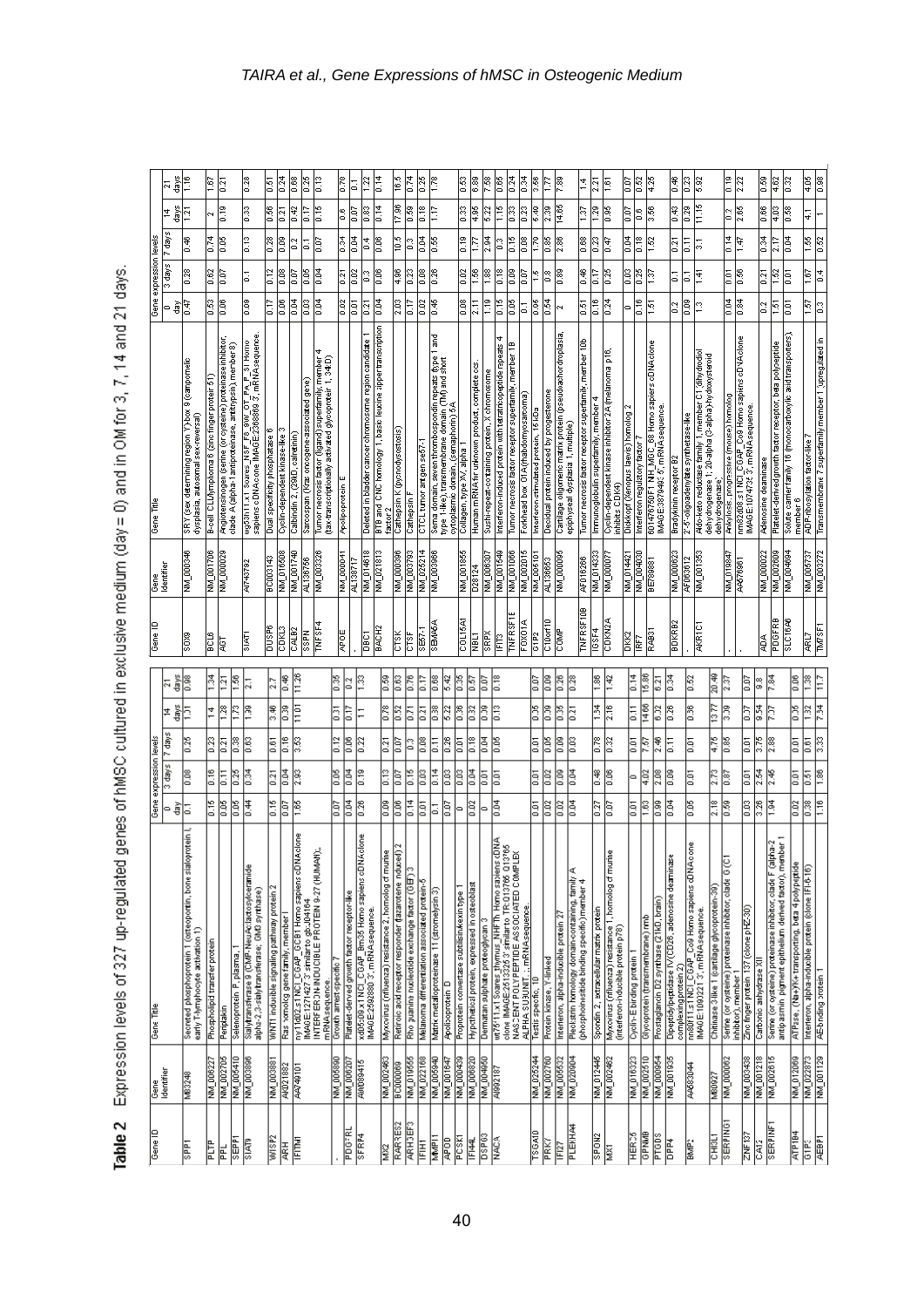| Oene 10             | Gene<br>Identifier     | Gene Title                                                                                                                    | Gene expression levels |                 |                         |                              | 10<br>Sene 10                | Gene<br>Identifier            | Gene Title                                                                                                                                                     |                 | Gene expression levels          |                                   |                             |                |
|---------------------|------------------------|-------------------------------------------------------------------------------------------------------------------------------|------------------------|-----------------|-------------------------|------------------------------|------------------------------|-------------------------------|----------------------------------------------------------------------------------------------------------------------------------------------------------------|-----------------|---------------------------------|-----------------------------------|-----------------------------|----------------|
|                     |                        |                                                                                                                               | ခြ်                    | 3 days          | $\frac{1}{2}$ days      | a s<br>days                  |                              |                               |                                                                                                                                                                | ă<br>5          | 3 days                          | 7 days                            | days<br>4                   | k š            |
| TE 161              | X72631                 | Homo sapiens mRNAfor Rev-ErbAalpha protein (hRev                                                                              | 8.46                   | 28              | õ                       | 8<br>83                      | E                            | NM_000152                     | Glucosidase, alpha; acid (Pompe disease, glycogen storage                                                                                                      | 0.42            | $\frac{5}{2}$                   | 89.0                              | ê                           | $\frac{32}{2}$ |
| E                   | NM 00027               | gene).<br>Niemann-Pick disease, type C1                                                                                       | 3                      | ្រុ             | 3.35                    | 3.<br>4.78                   | <b>PTGFR</b>                 | NM 000959                     | disease type II)<br>Prostaglandin Freeeptor (FP)                                                                                                               | 흥               | ē                               | ē                                 | Ē                           | 8              |
| <b>PELI2</b>        | NM_021255              | Pellino (Drosophila) homolog 2                                                                                                | ē                      | ē               | ē                       | 등<br>e.te                    | CA11                         | <b>RED18195</b>               | Carbonic anhydrase X                                                                                                                                           | 0.05            | SO.O                            | <b>Pela</b>                       | 0.16                        | G.ta           |
| <b>PTPRE</b>        | AA776177               | Ι≨<br>ac79a06.≲1 Stratagene lung (#937210) Homo sapiers ol<br>clone IMAGE:868786 3', mRNAsequence.                            | F                      | Ē               | 2                       | β<br>ভি<br>S                 | RERE<br><b>GARP</b>          | NM_005512<br>AB036737         | Arginine-glutarnic acid dipeptide (RE) repeats<br>Glycoprotein Arepetitions predominant                                                                        | 8<br>ē          | $\frac{1}{4}$<br>$\frac{12}{2}$ | $\frac{1}{2}$<br>$\frac{5}{2.61}$ | <b>181</b><br>$\frac{2}{3}$ | 4.45<br>ē      |
| AKR1C2              | U05598                 | , Aldo-keto reductæs family 1, member C2 (dihydrodiol<br>dehydrogenæse 2; bile acid binding protein; 3-alpha                  | $\frac{81}{2}$         | e               | $\overline{2.21}$       | 5.28<br>$\frac{10.58}{2}$    | ZNF33                        | NM_018555                     | Zinc finger protein 331; zinc finger protein 463                                                                                                               | $\approx$       | 0.16                            | 0.24                              | $\frac{4}{1}$               | 8              |
|                     |                        | hydroxysteroid dehydrogenase, type III)                                                                                       |                        |                 |                         |                              | <b>Nask</b>                  | NM_017680                     | Asportin (LRR class 1)                                                                                                                                         | ē               | ē                               | $\frac{2}{3}$                     | ß                           | ß              |
| gгті                | NM 004513              | Interleukin 16 (lymphocyte chemoatractant factor)                                                                             | 0.12                   | $\overline{a}$  | E                       | 8                            | 2NF318                       | NM 014345                     | Endocrine regulator                                                                                                                                            | E               | 8                               | 2                                 | $\frac{43}{5}$              | ā              |
| PROST               | NM_000313              | Protein S (alpha)                                                                                                             | ē                      | 통               | E                       | 82<br>∣਼                     | LILRAT                       | NM_006863                     | Leukocyte immunoglobulin-like receptor, subfamily A (with<br>TM domain), member 1                                                                              | 80.O            | 0                               | ē,                                | <b>PO.04</b>                | 30.0           |
| i∏<br>5AT           | NM 002970<br>NM 000248 | Spermidine/spermine N1-acetytransferase                                                                                       | Ő.<br>5                | 0.22<br>E       | å.<br>$\overline{0.31}$ | 0.35<br>0.55<br>0.27<br>0.87 | KCND <sub>2</sub>            | NM_012281                     | Potassium voltage-gated channel, Shal-related subfamily,                                                                                                       | 0.02            | ē                               | 0.04                              | 0.05                        | 80.0           |
| ROR2                | NM_004560              | Receptortyrosine kinase-like orphan receptor $2$<br>Morophthalmia-associated transcription factor                             | ∣≏                     | g               | g                       | g<br>Ē                       |                              |                               | member:                                                                                                                                                        |                 |                                 |                                   |                             |                |
| <b>POLO</b>         | BF676980               | 602084207F1 NIH_MGC_83 Homo sapiens oDNAcione<br>IMAGE:4248744 5, mRNAsequence.                                               | 5                      | $\approx$       | 83                      | 0.48<br>$\frac{4}{1}$        | MAX<br><b>AUDI</b>           | <b>NM_000203</b><br>NM 003937 | Kynureninæe (L-kynurenine hydrolæe)<br>Iduronidase, alpha-L                                                                                                    | ē<br>33         | ĝ<br><b>125</b>                 | eg<br>31                          | $\frac{13}{2}$<br>0.52      | Ĕ<br>ß.        |
|                     |                        |                                                                                                                               |                        |                 |                         |                              | CELSR3                       | ABD11536                      |                                                                                                                                                                | 8C              | ã                               | 80.0                              | 5                           | 5              |
| Ē<br>Eνε            | NM_004148<br>NM_014556 | <b>Ellis van Creveld syndrome</b><br>Ninjurin                                                                                 | $\frac{15}{2}$<br>28   | 80.0<br>537     | 0.19<br>B               | 88<br>3<br>8.a<br>33         |                              |                               | seven-times≮ransmembrane protein cortaining multiple<br>cadherin and EGF-like motifs; Homo sapiens mRNAfor<br>MEGF2, partial ods                               |                 |                                 |                                   |                             |                |
| 医                   | R61374                 | ₫<br>yh15e02.s1 Soares infart brain 1NIB Homo sapiers cDN                                                                     | Õ.Ő                    | 8               | ĝ                       | 0.14<br>0.14                 | FCGRT                        | NM 004107                     | Fofragment of IgO, receptor, transporter, alpha                                                                                                                | 26              | 3                               | 3                                 | å                           | 튼              |
|                     |                        | clone IMAGE:376653', mRNA.sequence.                                                                                           |                        |                 |                         |                              | <b>VOINOY</b>                | NM_022470                     | P53 target zinc finger protein                                                                                                                                 | 0.71            | 3.0                             | 0.97                              | ۹                           | $\frac{55}{2}$ |
| SNAP25              | NM 00308               | Synaptosomal-associated protein, 25kD                                                                                         | 8                      | $\circ$         | ēσ                      | ē<br>80.0                    | 0A\$2                        | <b>NM</b> D16817              | 2'-5'-oligoadenylate synthetase 2 (69-71 kD)                                                                                                                   | E               | e.to                            | 33                                | $\frac{45}{5}$              | ē              |
| 툍                   | NM_002658              | Plasminogen activator, urokinase                                                                                              | ड़ि                    | þ               | e                       | E<br>ုး                      | <b>POBZ</b>                  | NM 000107                     | Damage-specific DNAbinding protein 2 (48kD)                                                                                                                    | ड़ि             | g                               | E                                 | E                           | 의              |
| EN <sub>03</sub>    | NM_001975              | Enolase 2, (gamma, neuronal                                                                                                   | $\frac{43}{5}$         | 33              | $\overline{0.31}$       | 0.84<br>86.0                 | <b>HECA</b>                  | NM 016217                     | HHDC for homolog of Drosophila headcase                                                                                                                        | 0.41            | 8                               | 0.71                              | $\frac{1}{2}$               | 3              |
| EGR2                | NM 000399              | Early growth response 2 (Krox-20 (Drosophila) hornolog)                                                                       | O.O8                   | 80.0            | 0.21                    | 870<br>0.29                  | <b>HOXA</b>                  | NM_002141                     | Homeo box A4                                                                                                                                                   | $\frac{8}{10}$  | ē                               | 8                                 | 0.14                        | Ē              |
| MM <sub>13</sub>    | NM_002427              | Matrix metalloproteinase 13 (collagenase 3)                                                                                   | ē                      | l⇔              | ြ<br>高                  | 8                            | <b>DAS3</b>                  | NM 006187                     | $2^\circ\hbox{-}6^\circ$ -oligoadenylate synthetase $3~(100~\hbox{\ensuremath{\mathrm{kD}}})$                                                                  | $\frac{1}{4}$   | Þ                               | 2                                 | 8                           | 8              |
| TGFBR3              | NM_003243              | Transforming growth factor, beta receptor III (betaglycan,<br>300kD)                                                          | $\frac{8}{9}$          | 8. to           | 22                      | B<br>0.42                    | CDKNIC                       | N33167                        | yy35b09.s1_Soares melanocyte.2NbHM Homo sapiens<br>cDNA clone IMAGE:2732093', mRNA sequence.                                                                   | 80.O            | 5                               | 80.O                              | 0.46                        | 3              |
| SH3BP5              | AL562152               | ₫<br>AL662162 LTI_NFL003_NBC3 Homo sapiens oDNAolon<br>C S0 DC001YK23 3 prime, mRNA sequence.                                 | S                      | 34              | l≆<br>I≅                | 팀<br>ē                       | ROPT                         | <b>AL518391</b>               | AL618391 LTI_NFL011_NBC1 Homo sapiens oDNAcione<br>CS0DA009YJ213 prime, mRNAsequence.                                                                          | ē               | e.o                             | 80.O                              | 0.14                        | ē              |
| MMP <sub>14</sub>   | 748481                 | Hisapiers m RNA for membrane type matrix<br>metalloproteinase 1                                                               | ုး                     | ā               | 8                       | G<br>S                       | HISTIH2BK                    | <b>BC000883</b>               | H2B histone family, member A                                                                                                                                   | 18              | 2                               | ē                                 | 28                          | $\frac{34}{3}$ |
| PCSK5               | NM 006200              | Proprotein convertase subtilisin.kexin.type 5                                                                                 | 0.04                   | 0.04            | ē                       | ē<br>E                       | RELB                         | NM_006509                     | (unecuerus eue6 epizied∧od publi eddex) poptet ue repromi).<br>A foroupq eue8oouo jeuno asojjayppueojnojaa uet∧e jeu∽                                          | e.to            | 0.12                            | Ē                                 | $\frac{27}{2}$              | 83             |
| 줨                   | NM_001992              | Coagulation factor II (thrombin) receptor                                                                                     | ē                      | ē               | å                       | 24<br>þ                      |                              |                               | B-cells 3)                                                                                                                                                     |                 |                                 |                                   |                             |                |
| CYP27A1             | NM_000784              | Cytochrome P460, subfamily XXVIIA (steroid<br>27-hydroxylæe, cerebrotendinous xanthomatosis),                                 | 동                      | ē               | B                       | E<br>$\frac{1}{2}$           | <b>ANGPTL4</b>               | NM_016109                     | Angiopoietin-like 4                                                                                                                                            | E               | E                               | d                                 | 25                          | 3              |
|                     |                        | <b>polypeptide</b>                                                                                                            |                        |                 |                         |                              | <b>HSPARL</b>                | NM 014278                     | Heat shock protein (hsp110 family)                                                                                                                             | ē               | ē                               | Ë                                 | 0.24                        | Þ              |
| COLEC <sub>12</sub> | NM_030781              | Collectin sub-family member 12                                                                                                | 3                      | Ę               | 0.26                    | $\frac{8}{6}$<br>82.0        | <b>ADFP</b>                  | BC005127                      | Adipose differentiation-related protein                                                                                                                        | $\frac{85}{20}$ | 2.15                            | 2.07                              | 54                          | 33             |
| CDO1                | NM 001801              | Cysteine dioxygenase, type                                                                                                    | E                      | E               | 0.12                    | 0.23<br>8                    | EV <sub>2A</sub>             | NM 014210                     | Ecotropic viral integration site 2A                                                                                                                            | e.io            | 0.28                            | E                                 | 3                           | ē              |
| $\frac{1}{2}$       | NM_002971              | ā<br>'Special AT-rich sequence binding protein 1 (binds to nucl<br>matrix/scaffold-associating DNAs)                          | 0.28                   | 0.24            | 0.38                    | E<br>0.64                    | <b>CUGBE</b><br><b>SRPX2</b> | NM 014467<br>1089546          | CUG triplet repeat, RNA binding protein 2                                                                                                                      | a≚<br>ē         | 0.78<br>ā                       | B<br>SG.T                         | 38.1<br>88.0                | 통<br>ုး        |
| <b>TENST</b>        | NM_022748              |                                                                                                                               | 124                    | 2.13            | 2.79                    | 3<br>4.39                    | <b>REB</b>                   | NM_003012                     | Secreted frizzled-related protein<br>Sushi-repeat protein                                                                                                      | 18<br>1         | 0.12                            | E                                 | 3                           | la             |
| MPDZ                | NM_003829              | Multiple PDZ domain protein<br>Turnor endothelial marker 6                                                                    | $\tilde{a}$            | 0.23            | 31                      | 67<br>88                     | ¥                            | A761561                       | wi61h11.x1 NCI_CGAP_Co16 Homo sapiens cDNA clone                                                                                                               | 5               | 33                              | 0.26                              | ě                           | E              |
| <b>EPHA4</b>        | NM_004438              | 쒉변                                                                                                                            | ē                      | g               | 등                       | ß<br>å                       |                              |                               | MAGE:2394789 3', mRNA.sequence.                                                                                                                                |                 |                                 |                                   |                             |                |
|                     | X79067                 | Zinc finger protein 36, C3H type-like                                                                                         | 8                      | $\frac{4}{3}$   | 0.62                    | 0.92<br>$\frac{4}{1}$        | Ě                            | NM 000798                     | Dopamine receptor D5                                                                                                                                           | ē               | ē                               | $\overline{0}$ .11                | 0.14                        | E              |
| <b>CHSTT</b>        | NM_003654              | Carbohydrate (keratan sulfate Gal-6) sulfotransferase 1                                                                       | 50.0                   | 0.02            | $\frac{5}{2}$           | e.to<br>0.14                 | <b>MARCKSLT</b>              | NM_023009                     | Macrophage myristoylated alanine-rich C kinase substrate                                                                                                       | 1z              | ∦៖                              | 0.34                              | $\frac{8}{1.98}$            | E              |
| I¥                  | AJ433463               | ti66g11.x1 NCl_CGAP_Kid11 Homo sapiere cDNAclone<br>IMAGE:2136932 3' similarto gb:J03779 NEPRILYSIN<br>(HUMAN), mRNAsequence. | ē                      | हि              | 24                      | 88<br>현                      | <b>SERPINIT</b>              | NM_005025                     | Serine (or cysteine) proteinase inhibitor, clade l<br>(neuroserpin), member 1                                                                                  | 527             | å.                              | 8.TB                              | 0.44                        | \$             |
|                     |                        |                                                                                                                               |                        |                 |                         |                              | <b>NWH</b>                   | NM_002421                     | Matrix metalloproteinase 1 (interstitial collagenase)                                                                                                          | e.o             | $\frac{50}{2}$                  | 0.04                              | 0.68                        | ē              |
| $rac{60P}{R}$       | NM 016548              | Golgi phosphoprotein 2                                                                                                        | ß                      | ē               | ē                       | E<br>Ê                       | g<br>08                      | NM 003107                     | SRY (sex determining region Y) box 4                                                                                                                           | Ξ               | eq<br>1                         | ē                                 | 4.04                        | 33             |
| <b>TNFAIPS</b>      | NM_007115              | Tumor necrosis factor, alpha-induced protein 6                                                                                | 더                      | $\frac{1}{2}$   | ē                       | E<br>$\frac{8}{25}$          | DsP20                        | NM_006676                     | Ubiquitin specific protease 20                                                                                                                                 | ē               | ē                               | å                                 | Þ                           | $\frac{2}{2}$  |
| 810048              | NM_005629              | Solute camerfamily 6 (neurotransmitter transporter,<br>creatine), member 8                                                    | 0.24                   | <b>SZ0</b>      | 27                      | ē<br>80.0                    | <b>INSR</b>                  | 80698999                      | ab38g07.s1 Stratagene HeLa cell s3 837216 Horno sapiers<br>cDNAclone IMAGE:843132 3' similar to gb:A18668 INSULIN<br>RECEPTOR PRECURSOR (HUMAN), mRNAsequence. | 5               | 50.0                            | SO.O                              | $\overline{0.17}$           | 31             |
| MFHAS1              | BF739959               | ψ<br>7o41e04x1 NCl_CGAP_Kid11 Homo sapiens cDNAclon<br>IMAGE:3576678 3' similarto contains element TAR1                       | $\frac{1}{2}$          | $\frac{14}{14}$ | $\frac{16}{2}$          | $\frac{8}{25}$<br>36         |                              |                               |                                                                                                                                                                |                 |                                 |                                   |                             |                |
|                     |                        | repetitive element :, mRNA sequence                                                                                           |                        |                 |                         |                              | Ê                            | NM 006631                     | Interferon, gamma-inducible protein 16                                                                                                                         | ē               | Ê                               | 1.44                              | 2.59                        | $\frac{36}{2}$ |
| $\frac{1}{2}$       | NM_006729              | Diaphanous (Drosophila, homolog) 2                                                                                            | ē                      | ē               | þ                       | ē<br>ā                       | <b>HEST</b>                  | NM_005524                     | Hairy (Drosophila)-homolog                                                                                                                                     | 8,13            | 0.08                            | $\frac{6}{16}$                    | S                           | $\frac{22}{2}$ |
| ē                   | NM_003364              | Undine phosphorylase                                                                                                          | E                      | 0.34            | 50                      | 昌<br>¦≆                      | <b>LAMB1</b>                 | NM_002291                     | Laminin, beta                                                                                                                                                  | E               | e                               | 3                                 | $\frac{1}{2}$               | $\sqrt{2.87}$  |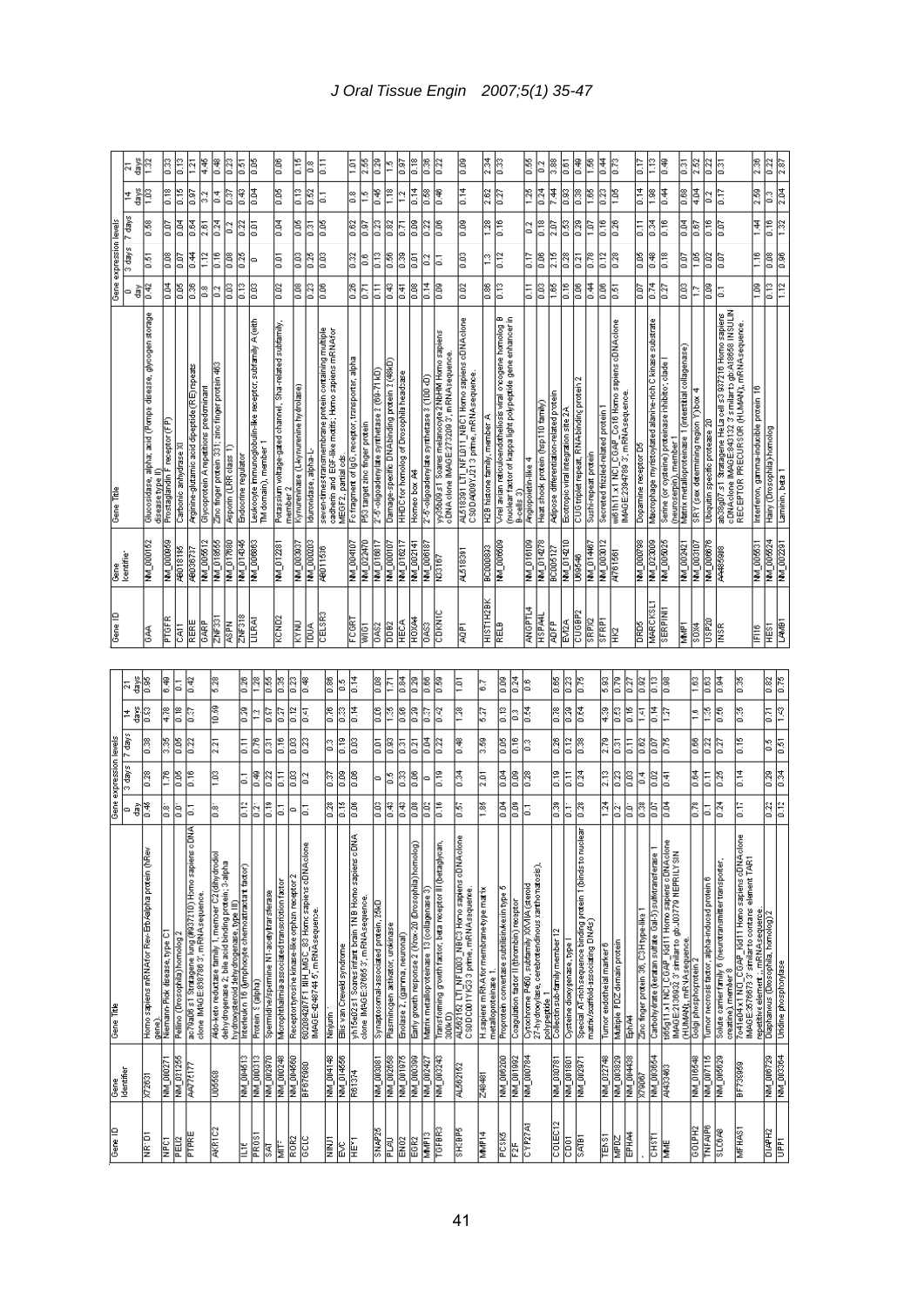| Gene ID          | Gene<br>Identifier     | Gene Title                                                                                                                                            | Gene expression levels        |                                    |                  |                  | a<br>Gene               | Gene<br>Identifier | Gene Title                                                                                                                                  |                     | Gene expression levels |                 |                 |                |
|------------------|------------------------|-------------------------------------------------------------------------------------------------------------------------------------------------------|-------------------------------|------------------------------------|------------------|------------------|-------------------------|--------------------|---------------------------------------------------------------------------------------------------------------------------------------------|---------------------|------------------------|-----------------|-----------------|----------------|
|                  |                        |                                                                                                                                                       | ∘빛                            | 7 days<br>3 days                   | 4                | 치황지              |                         |                    |                                                                                                                                             | ă<br>$\circ$        | 3 days   7 days        |                 | å<br>4          | $\overline{z}$ |
|                  | <b>BE327172</b>        | hw08a05.x1 NCI_CGAP_Lu24 Homo sapiers cDNA.clone<br>IMAGE:3182288-3' similar to contains element MSR1                                                 | ē                             | ē                                  | h                |                  | HSD11B1                 | NM_005525          | Hydroxysteroid (11-beta) dehydrogenase                                                                                                      | 50.0                | lad<br>Ta              | 80.0            | 0.12            | 횖              |
|                  |                        | repetitive element :, mRNA sequence                                                                                                                   |                               |                                    |                  |                  | PBEF1                   | BF575514           | 602133090F1 NH_MGC_81 Homo sapiens cDNAclone<br>MAGE:4288079 5, mRNA sequence.                                                              | 13.0                | 0.14                   | 83              | 0.44            | 83             |
| <b>GFRT</b>      | M60485                 | Fibroblast growth factor receptor 1 (fins-related tyrosine)<br>kinase 2, Pfeiffer syndrome)                                                           | $^{1.35}$                     | E<br>381                           | 2.78             | 4.55             | HS3ST3A                 | NM_006042          | Heparan sulfate (glucosamine) 3-0-sulfotransferase 3.A1                                                                                     | E                   | G                      | 0.04            | 8               | Ē              |
|                  |                        |                                                                                                                                                       |                               |                                    |                  |                  |                         | X08568             | Hisapiers type X collagen gene.                                                                                                             | 등                   | 0.21                   | 8.6             |                 | 0.67           |
| <b>MAFB</b>      | NM_005461              | log<br>$\sim$ maf museuloaponeurotic fibrosamoma oncogene hom<br>(avian)                                                                              | 0.23                          | 20<br>0.44                         | 2.32             | 104              | e<br>Nap                | NM 014322          | Opsin 3 (encephalopsin, panopsin)                                                                                                           | 8                   | 0.33                   | 33              | ā               | 0.46           |
| PTGIS            | <b>NM_000961</b>       | Prostaglandin 12 (prostacyclin) synthase                                                                                                              | 高<br>$\frac{8}{10}$           | Ê                                  | ě                | 3                | <b>OAA</b> <sup>O</sup> | NM 002101          | Glycophorin C (Gerbish blood group)                                                                                                         | ē                   | 1                      | 3               | E               | E              |
| Σ                | <b>PACZ00 PNN</b>      | Lumican                                                                                                                                               | 2.09<br>$^{\frac{186}{1.86}}$ | 2.76                               | $\frac{4.98}{4}$ | ¦ä               | <b>FBXIPT</b>           | A1935162           | wp14e01.x1 NCl_CGAP_Lu19 Homo sapiers cDNAolone<br>IMAGE:2464824 3', mRNA sequence.                                                         | 8.0                 | 88.0                   | 0.24            | 80.0            | <b>P.76</b>    |
| WWWTR:           | 6018064                | zn32h12.s1 Stratagene endothelial cell 937223 Homo<br>sapiens cDNAclone IMAGE:549191 3, mRNAsequence                                                  | $\frac{147}{2}$               | $\frac{53}{2}$<br>Ξ                | 2.59             | $\frac{8}{2.38}$ | ENPT                    | NM_006208          | Ectonuclectide pyrophosphatase/phosphodiesterase                                                                                            |                     | 88                     | 2.31            | $\frac{8}{24}$  | 3.46           |
| <b>TGFBT</b>     | BC000125               | Transforming growth factor, beta 1                                                                                                                    | ß,                            | 2.25<br>31                         | 3                | 5.24             | 딣                       | NM 012421          | Rearranged L-mycitision sequence                                                                                                            | Ē                   | E                      | 32              | $\frac{1}{4}$   | þ              |
| R<br>A           | <b>BC000977</b>        | Aminolevulinate, deta-, dehydratase                                                                                                                   | 0.24                          | S<br>$^{0.2}$                      | 0.44             | 38.0             | IRF2                    | NM 002199          | Interferon regulatory factor 2                                                                                                              | 0.16                | 80.O                   | 0.09            | 0.26            | 22             |
| ZBTB16           | NM_006006              | ≘<br>Zinc finger protein 146 (Kruppel-like, expressed<br>promyelocytic leukernia)                                                                     | ê                             | 0.16<br>ē                          | ្ម               | ß                | XRCC4                   | NM_022406          | X-ray repair complementing defective repair in Chinese<br>hamstercells 4                                                                    | ļξ                  | ē                      | ē               | ê               | ß              |
| IR <sub>S2</sub> | AF073310               | Insulin receptor substrate 2                                                                                                                          | 88                            | ē<br>2                             | ē                | 흼                | WHSC2                   | <b>AF101434</b>    | Homo sapiens Wolf-Hischhom syndrome candid≇e 2<br>protein (WHSC2)mRNA complete ods.                                                         | $\overline{5}$      | 5                      | ă               | 0.23            | $\frac{1}{24}$ |
| <b>MLH3</b>      | ISCÞIO PAN             | MutL (E. coli) hamolog 3                                                                                                                              | $\frac{1}{2}$                 | ē<br>å                             | 8                | ē                |                         |                    |                                                                                                                                             |                     |                        |                 |                 |                |
| R2M              | NM_000014              |                                                                                                                                                       | Ê                             | 31<br>S,                           | å                | ē                |                         | AL117536           | Popeye protein 3                                                                                                                            | $\frac{4}{3}$       | 83                     | 33              | 80              | ā              |
| <b>NNS</b>       | NM_003174              | Supervillin                                                                                                                                           | 0.32<br>36                    | 8                                  | 88               | <b>BS</b>        | <b>NOX4</b>             | <b>NM</b> D16931   | NADPH oxidase 4                                                                                                                             | 0.03                | ē                      | ē               | e               | ē              |
| <b>BACE2</b>     | NM_012105              | Beta-site APP-cleaving enzyme 2                                                                                                                       | 0.74                          | $\frac{55}{20}$<br>$\frac{8}{100}$ | 2.06             | 2.56             | NFAT5                   | NM_006599          | Nuclear factor of activated T-cells 5, tonicity-responsive                                                                                  | $\frac{16}{2}$      | $\overline{5}$         | å               | 670             | 88.0           |
| 려                | NM_003199              | Transcription factor                                                                                                                                  | $\frac{1}{4}$                 | E<br>36                            | ß                | es<br>L          | SFRS16                  | NM 007056          | Suppressor of white apriort homolog 2                                                                                                       | $\frac{26}{5}$      | 53                     | S               | 53              | 3              |
| ZNF 142          | D87073                 | ∤≨<br>similarto Human zinc finger protein(ZNF142); Human m                                                                                            | 80.0<br>ē                     | 5                                  | $\frac{16}{10}$  | 33               | <b>SLXNL</b>            | <b>NM 014795</b>   | Zinc finger homeobox 1B                                                                                                                     | 80.O                | 8Q.O                   | 30              | $\frac{16}{10}$ | e.ta           |
|                  |                        | for KIAA0236 gene, complete ods                                                                                                                       |                               |                                    |                  |                  |                         | AL353759           |                                                                                                                                             | ្ទ                  | 24                     | ē               | D.ZZ            | 0.44           |
| <b>EPHA3</b>     | AF213459               | 医原                                                                                                                                                    | G                             | G<br>ĝ                             | $\frac{15}{20}$  | ā                | 国里                      | NM 014799          | Hephaestin                                                                                                                                  | g                   | $\frac{3}{2}$          | ŝ               | 8               | Þ              |
| PMP22            | 003203                 | Peripheral myelin protein 22                                                                                                                          | S<br>8                        | ြို့                               | ¦≋               | 10.73            | PFTKT                   | NM_012395          | PFTAIRE protein kinase 1                                                                                                                    | ∥ुँ                 | 8.49                   | E               | 86              | e              |
| ₩₩               | X56841                 | ш<br>Major histocompatibility complex, class I,                                                                                                       | 0.83                          | $\frac{8}{125}$<br>er,             | 2.17             | $\frac{1}{2}$    | <b>FLRT2</b>            | NM 013231          | Fibronectin leucine rich transmembrane protein 2                                                                                            | $\frac{36}{2}$      | 88.0                   | 82              | å               | 101            |
| 2007A            | NM_00004               | Collagen, type VII, alpha 1 (epidemolysis bullosa,<br>dystrophic, dominart and recessive)                                                             | E                             | E<br>ē                             | 24               | 3                | <b>B30ALT4</b>          | 40026730           | UDP-GalbetaGloNAo beta 1,3-galactosytransferase,<br>polypeptide 4                                                                           | 등                   | ē                      | ā               | Þ               | E              |
| <b>SEC1412</b>   | NM_012429              | SEC14 (S. cerevisiae)-like 2                                                                                                                          | 0.12                          | 0.15<br>0.14                       | 3                | 0.24             | $C1$ orf24              | AF288391           | Chromosome 1 open reading frame 24                                                                                                          | $\overline{53}$     | <b>Fig</b>             | þ               | 3.0             | E              |
| <b>TM45F6</b>    | AF053453               | Transmembrane 4 superfamily member 6                                                                                                                  | $\frac{4}{1}$                 | Ë<br>ē                             | $\frac{1}{204}$  | ē                | <b>ANIC</b>             | BF726212           | 6<br>unamplified): BY Homo sapiers cDNAcione by03a08<br>by03a08.y1 Human Lars oDNA (Un-normalized,                                          | 0.36                | 0.28                   | $^{46}_{-10}$   | 88.0            | 673            |
|                  | $\frac{20000}{20000}$  | 憎<br>Á<br>diaminopimelate decarboxylase (AA 1-327); Bacillus subt<br>lys gene†ordiaminopimelate decarboxylase (BC 4.1.1.20                            | 80.O                          | 5<br>더                             | E                | P€               | $\frac{1}{2}$           | NM 013450          | Bromodomain adjasent to zinc finger domain, 2B<br>mRNAsequence                                                                              | 50.0                | $\frac{16}{2}$         | 0.13            | 0.24            | $\frac{1}{24}$ |
| <b>Example</b>   | NM_002346              | Lymphocyte antigen 6 complex, locus E                                                                                                                 | ုဒ္                           | ē<br>$\frac{102}{2}$               | 2.26             | 3.               | Ē                       | NM_001731          | B-cell translocation gene 1, anti-proliferative                                                                                             | E                   | ê                      | E               | ß               | 2              |
| CD68             | NM_001251              | CD68 antigen                                                                                                                                          | 2010<br>ē                     | 2010                               | 14               | 0.12             | ECGFT                   | NM_001953          | Endothelial cell growth factor 1 (platelet-derived)                                                                                         | $\frac{12}{2}$      | 0.14                   | $\frac{15}{20}$ | 33              | $\frac{5}{13}$ |
| ETPRL            | U71075                 | Protein tyrosine phosphatase, receptortype, U                                                                                                         | 8.13                          | 0.15<br>ΰ.                         | 0.24             | $\frac{8}{2}$    | PTPN <sub>2</sub>       | 088828M            |                                                                                                                                             | $\frac{1}{4}$       | 0.34                   | 0.39            | 0.65            | 181            |
| STS              | NM_000168              | GLI-Kruppel family member GLI3 (Greig<br>cephalopolysyndactyly syndrome)                                                                              | B                             | 3.42<br>ĴΞ                         | ĕ                | e                |                         |                    | wj37b02 x1 NCl_C6AP_Lu19 Homo sapiers cDNAolone<br>IMAGE:2404971 3' similarto gbM25393 F-CELL<br>PROTEIN-TYROSINE PHOSPHATASE (HUMAN), mRNA |                     |                        |                 |                 |                |
| E                | AL564683               | ğψ<br>AL564683 LTL_NFLD01_NBC4 Homo sapiens cDNAclor<br>CSDDMD07YK123 prime, mRNA sequence.                                                           | $\frac{2}{3}$                 | lat<br>$\frac{1}{2}$               | 18               | 7.17             | 8107,88                 | AL365347           | sequence.<br>Solute camenfamily 7 (cationic amino aciditransporter y+<br>system), member 8                                                  | 87.0                | $\overline{120}$       | ß               | $\frac{1}{4}$   | 0.67           |
|                  | A00304174              | xv61d01x1NCl_CGAP_Lu28 Hamo sapiens cDNA.clone<br>IMAGE:2817601 3', mRNA.sequence.                                                                    | 8                             | 0.04<br>0.04                       | ē                | Ē                | SPOCK                   | AF231124           | Sparc/osteonectin, owev and kazal-like domains<br>proteoglycan (testican)                                                                   | k                   | ä                      | 3               | 6.14            | $\frac{8}{20}$ |
| <b>LAMA2</b>     | NM_000426              | Laminin, alpha 2 (merosin, congenital muscular dystrophy)                                                                                             | 톱                             | ē<br>ē                             | E                | ē                | <b>KCNK15</b>           | NM 022358          | Petassium channel, subfamily K member 15 (TASK-5)                                                                                           | ē                   | lad<br>Ta              | δū              | 0.22            | 8              |
| <b>SERPINES</b>  | BC002538               | Serine (or cysteine) proteinase inhibitor, clade B (ovalbumin),<br>member 9                                                                           | $\circ$                       | 0.05<br>0.05                       | ē                | SO.O             | <b>KCNM94</b>           | NM_014505          | Petassium large conductance calcium-activated channel,<br>subfamily M, beta member 4                                                        | ē                   | ē                      | 80.0            | 5               | E              |
| <b>ESDA</b>      | AL556190               | AL566190 LTL_NFL006_PL2 Homo sapiens cDNA clone<br>CSDDK011YH09 5 prime, mRNA sequence.                                                               | ē<br>581                      | 2                                  | 3.82             | 4.81             | CREGT                   | NM_003851          | Cellular repressor of E1 Astimulated genes                                                                                                  | <b>E</b>            | ē                      | $\frac{1}{164}$ | 1.74            | 2.26           |
| <b>LNS3S</b>     |                        |                                                                                                                                                       |                               |                                    |                  |                  | TERF2                   | NM_005652          | Telomeric repeat binding factor 2                                                                                                           | E                   | 3.0                    | 47              | 0.94            | ê              |
| CTSD             | NM 014454<br>NM_001909 | Cathepsin D (lysosomal aspartyl protease)<br>P53 regulated PA26 nuclear protein                                                                       | 8<br>$\frac{1}{2}$<br>ß       | 3<br>∣≌<br>2                       | 2.23<br>å        | s,<br>p          | <b>GUCY1B3</b>          | 0003728            | zd96a11.s1_Soares_fetal_hear_NbHH1900'Homo sapiens<br>cDNA.clone IMAGE:357308-3', mRNA:sequence.                                            | e                   | ê                      | E               | E               | ā              |
| 톱                | SP8941M                | 쌀                                                                                                                                                     | 2010<br><b>SO.0</b>           | 0.16                               | <b>1810</b>      | 0.34             | ē                       | NM_003605          | Frizzled (Drosophila) homolog                                                                                                               | $\overline{0.81}$   | 89.0                   | 89.0            | $\overline{a}$  | 8              |
|                  |                        | qb92h06.x1 Soares_f∉al_heart_NbHH19W Hxmo sapien<br>cDNA.clone IMAGE:1707611 3' similarto<br>SW:DERM_HUMAN Q07507 DERMATOPONTIN                       |                               |                                    |                  |                  | ã                       | M18767             | Complement component 1, s subcomponent                                                                                                      | $\frac{2.84}{2.84}$ | 3                      | 3               | $\frac{1}{4}$   | ß              |
|                  |                        | PRECURSOR. ; mRNAsequence                                                                                                                             |                               |                                    |                  |                  | FBX09                   | NM 012347          | F-box only protein 9                                                                                                                        | 36                  | S                      | ē               | E               | 18             |
| NFKBIA           | AI078167               | g<br>oz30008.x1 Soares_total_fetus_NB2HF8_9w Homo sapk<br>oDNA olone INAGE 1678847 3' smilar to gb:M89043<br>ENHANCER: BINDING FROTEIN (HUMAN);, mRNA | 0.89<br>0.55                  | β                                  | E                | 1.34             | 屬                       | AL52773            | AL627773 LTL_NFL003_NBC3 Hamo sapiens cDNA.clone<br>CSDDC026YF10 3 prime, mRNA.sequence.                                                    | 3                   | Ξ                      | 104             | E               | İã             |
|                  |                        |                                                                                                                                                       |                               |                                    |                  |                  | <b>MAP4K4</b>           | NM_004834          | Mtogen-activated protein kinase kinase kinase kinase 4                                                                                      | ē                   | $\frac{62}{2}$         | 4.21            | 4.26            | r.             |
|                  |                        | sequence                                                                                                                                              |                               |                                    |                  |                  | <b>SLC20AT</b>          | NM_005415          | Solute carrierfamily 20 (phosphate transporter), member 1                                                                                   | 3                   | 321                    | हि              | $\frac{8}{2}$   | eg<br>F        |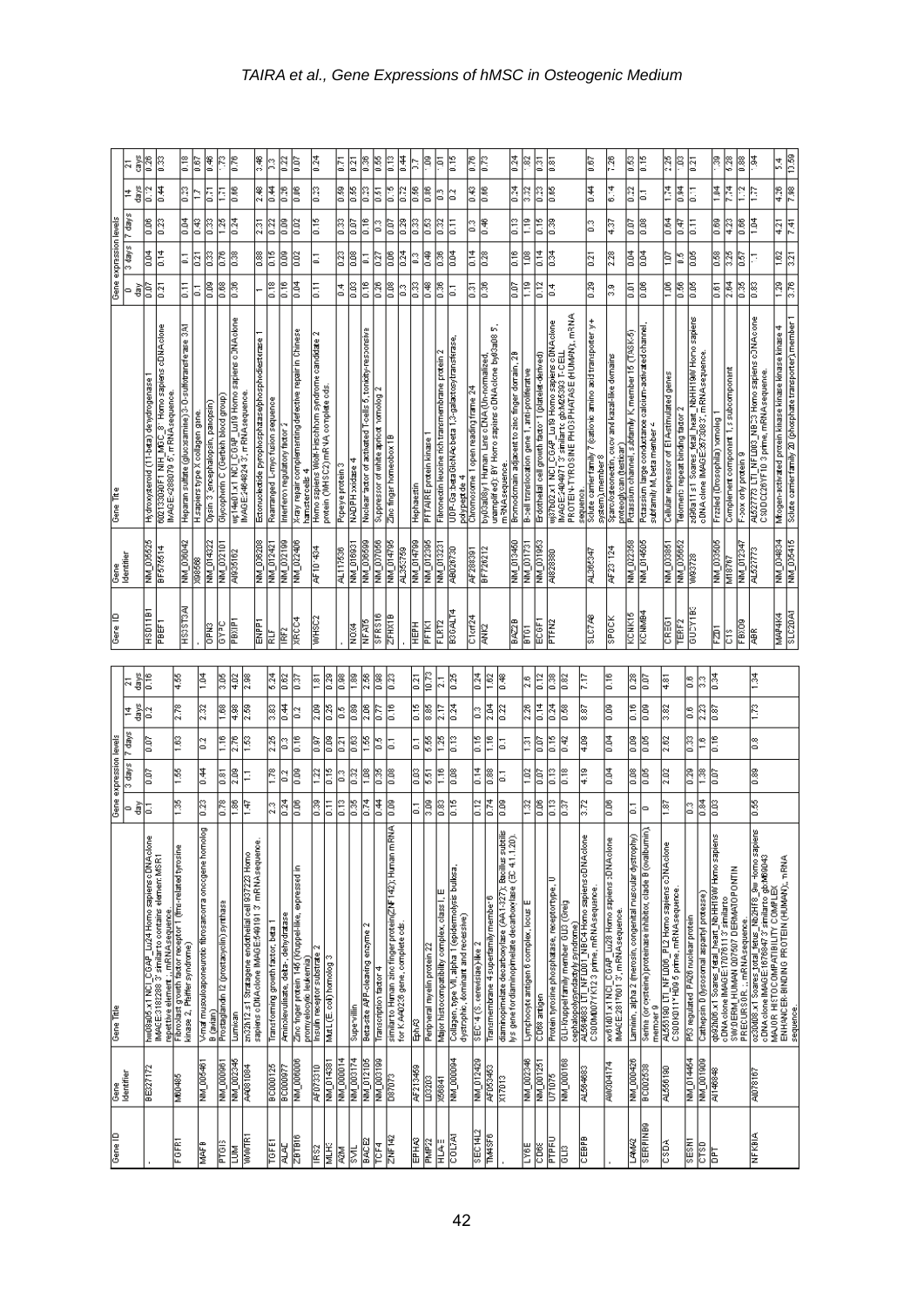|                                      |                    | 정희                                                           | 8.46                                                 | ူ                                                                             | 29.61                                                                                                                                                 | s.                                         | 20.0                                               | 88.0                                        | 뽅                                                                | 8                                                                                                                                 | 1.62                                                                           | 86.6                                              | 8                                                            | 8                                         | E                              | ě                                                                                 | Ē<br>53                                                                                                           | 83                      | 537                                   | ē<br>8                                                                                                                          | 36                                                              | ē                                   | 80.O                                        | g                                                                                          | 229                                                                                                   | 3                                                              | 0.84                                                | $\frac{5}{2}$                                           | ∦ः                                                  | β,                                                                                                                              | 80.0                                                               |                                                | G                                                                                                                  |                                                       |                                                         | $\frac{4}{1}$                                                                                               |                                                                 | 43                             | 3                                                                           | ¦≩<br> a                                                 | $\frac{67}{2}$                                            | 5                                                                                             | ]գ                                                                                                           |
|--------------------------------------|--------------------|--------------------------------------------------------------|------------------------------------------------------|-------------------------------------------------------------------------------|-------------------------------------------------------------------------------------------------------------------------------------------------------|--------------------------------------------|----------------------------------------------------|---------------------------------------------|------------------------------------------------------------------|-----------------------------------------------------------------------------------------------------------------------------------|--------------------------------------------------------------------------------|---------------------------------------------------|--------------------------------------------------------------|-------------------------------------------|--------------------------------|-----------------------------------------------------------------------------------|-------------------------------------------------------------------------------------------------------------------|-------------------------|---------------------------------------|---------------------------------------------------------------------------------------------------------------------------------|-----------------------------------------------------------------|-------------------------------------|---------------------------------------------|--------------------------------------------------------------------------------------------|-------------------------------------------------------------------------------------------------------|----------------------------------------------------------------|-----------------------------------------------------|---------------------------------------------------------|-----------------------------------------------------|---------------------------------------------------------------------------------------------------------------------------------|--------------------------------------------------------------------|------------------------------------------------|--------------------------------------------------------------------------------------------------------------------|-------------------------------------------------------|---------------------------------------------------------|-------------------------------------------------------------------------------------------------------------|-----------------------------------------------------------------|--------------------------------|-----------------------------------------------------------------------------|----------------------------------------------------------|-----------------------------------------------------------|-----------------------------------------------------------------------------------------------|--------------------------------------------------------------------------------------------------------------|
|                                      | ≠                  | 뽏                                                            | 0.44                                                 | $\frac{8}{26}$                                                                | 25.23                                                                                                                                                 | å                                          | 80.0                                               | G                                           | 1.47                                                             | ξ                                                                                                                                 | 88.0                                                                           | I                                                 | 8                                                            | $\frac{15}{2}$                            | 8                              | ី                                                                                 | 0.44<br>$\frac{38}{2}$                                                                                            | 0.22                    | 83                                    | E<br>20TO                                                                                                                       | $\frac{4}{1}$                                                   | 6.73                                | 8                                           | ုး                                                                                         | $\overline{z}$                                                                                        | 2                                                              | 83                                                  | S                                                       | 1a                                                  | e.                                                                                                                              | 31                                                                 |                                                | ្ត                                                                                                                 |                                                       |                                                         | eari                                                                                                        |                                                                 | B                              | 동                                                                           | 250                                                      | <b>BS</b>                                                 | $\frac{16}{2}$                                                                                | ¦€<br>0.55                                                                                                   |
|                                      | 7 days             | $\frac{64}{34}$                                              | 8                                                    | 8                                                                             | 18.45                                                                                                                                                 | $\approx$                                  | 80.0                                               | 高                                           | Ξ                                                                | eg<br>I                                                                                                                           | 0.56                                                                           | 6.33                                              | E                                                            | 0.04                                      | 0.18                           | 0.64                                                                              | 3<br>3                                                                                                            | $\frac{16}{2}$          | $\frac{2}{3}$                         | B<br>협                                                                                                                          | 집                                                               | <b>SSO</b>                          | ê                                           | å                                                                                          | 88.0                                                                                                  | ē                                                              | 0.41                                                | Ĕ                                                       | E                                                   | 0.12                                                                                                                            | 81.0                                                               |                                                | $\frac{6}{1}$                                                                                                      |                                                       |                                                         | E                                                                                                           |                                                                 | S                              | $\frac{41}{3}$                                                              | $\frac{4}{4}$                                            | 0.28                                                      | ē                                                                                             | ā<br>147                                                                                                     |
| Gene expression levels               | 3 days             | 20                                                           | 0.32                                                 | $\frac{8}{118}$                                                               | 11.87                                                                                                                                                 | $\overline{0.21}$                          | 0.04                                               | 0.45                                        | E                                                                | 8                                                                                                                                 | 8.46                                                                           | 3.86                                              | 등                                                            | 30.0                                      | 0.12                           | 0.45                                                                              | 0.19<br>0.12                                                                                                      | 5                       | $\frac{16}{2}$                        | ē<br>0.12                                                                                                                       | Γī                                                              | 8                                   | 30.0                                        | 50                                                                                         | $\frac{2}{3}$                                                                                         | S                                                              | 0.45                                                |                                                         | ß                                                   | 8                                                                                                                               | 0.14                                                               |                                                | $\frac{1}{2}$                                                                                                      |                                                       |                                                         | ē                                                                                                           |                                                                 | 0.44                           | 봉                                                                           | $\frac{28}{2}$                                           | 2                                                         | ē                                                                                             | g<br>38                                                                                                      |
|                                      | 0                  | 晶                                                            | 0.13                                                 | ΪÎ                                                                            | 16.02                                                                                                                                                 | e: 0                                       | ē                                                  | 0.34                                        | ē                                                                | SO.O                                                                                                                              | 0.82                                                                           | ី                                                 | Ē                                                            | $\frac{20}{2}$                            | $\overline{0}$ .11             | 89.0                                                                              | 0.16<br>ē                                                                                                         | $\frac{12}{2}$          | $\overline{0.27}$                     | $\frac{4}{14}$<br>ē                                                                                                             | <b>BZ0</b>                                                      | ē                                   | e                                           | 인                                                                                          | 83                                                                                                    | $\frac{1}{2}$                                                  | 0.34                                                | ā                                                       | E                                                   | ē                                                                                                                               | 0.25                                                               |                                                | $\frac{26}{2}$                                                                                                     |                                                       |                                                         | 0.54                                                                                                        |                                                                 | 8                              | 8.46                                                                        | 0.25                                                     | 0.44                                                      | $\overline{0.11}$                                                                             | 124<br>미<br>0.23                                                                                             |
| Gene Title                           |                    |                                                              | 4<br>Frizzled (Drosophila) homolog                   | Nuclear receptor co-repressor                                                 | Matrix metalloproteinæe 2 (gelatinæe A,72kD gelatinæe.<br>72kDtype IVcollagenæe)                                                                      | BTG family, member 2                       | <b>Deeludin</b>                                    | Sro family associated phosphoprotein 2      | EST179659 Cerebellum II Homo sapiens cDNA3' end<br>mRNAsequence. | Endothelial differentiation, sphingolipid G-protein-coupled<br>receptor, 1                                                        | Vascular cell adhesion molecule                                                | Membrane protein of cholinergic synaptic vesicles | Retinoblastoma-binding protein 6                             | Secretogranin II (chromogranin C)         | <b>RNA helicase</b>            | MAX-interacting protein                                                           | Retinoio acid receptor responder (tazarotene induced) 3<br>Basement membrane-induced gene                         | Early growth response 4 | SH3-domain binding protein 2          | HBV pX associated protein-8<br>Folate receptor 3 (gamma)                                                                        | RNA(guanine-7-) methytransferase                                | Mannosidase, alpha, class 2A member | Tubby like protein                          | Cytokine receptor-like factor                                                              | KEST81 normal human keratinooytes Homo sapiers cDNA.<br>clone S90413.NIH-116-R.ab1 3., mRNA sequence. | Butyrophilin, subfamily 3, member A3                           | Mannosidase, alpha, dass 2B, member                 | V-abl Abelson murine leukernia viral oncogene homolog 1 | Beta-site APP-cleaving enzyme                       | H.sapiers m RNA (clone 9112)                                                                                                    | UDP-Gal:betaGloNAo beta 1,4-galactosytransferase,<br>polypeptide 1 |                                                | ao75h05.s1 Stratagene lung (#937210) Homo sapiers cDNA.<br>olone IMAGE:868473.3' similarto contains Alu repetitive | element pontains element L1 repetitive element ; mRNA | sequence                                                | Likely homolog of rat and mouse retinoid-inducible seme<br>carboxypeptidase                                 |                                                                 | Suppression oftumorigeniaity 5 | Low density lipoprotein-related protein<br>(alpha-2-macroglobulin receptor) | Sterol regulatory element binding transcription factor 1 | Bradykinin receptor B1                                    | Pim-2 oncogene                                                                                | Guanylate binding protein 2, interferon-inducible<br>Homo sapiens mRNAfor oystinosin                         |
|                                      | Gene<br>Identifier | AL023584                                                     | NM_012193                                            | NM_006312                                                                     | NM_004530                                                                                                                                             | NM_006763                                  | U63823                                             | NM 003930                                   | AA308853                                                         | NM_001400                                                                                                                         | NM_001078                                                                      | <b>BC001913</b>                                   | NM 006910                                                    | NM 003469                                 | NM 014314                      | NM 005962                                                                         | NM 004585<br>AB035482                                                                                             | NM_001965               | AB000462                              | NM 016578<br>NM_000804                                                                                                          | NM_003799                                                       | NM_002372                           | NM 003322                                   | NM_004750                                                                                  | BF718610                                                                                              | NM_00694                                                       | U68567                                              | NM 005157                                               | NM_012104                                           | 882348                                                                                                                          | D29805                                                             |                                                | AA634272                                                                                                           |                                                       |                                                         | NM_021626                                                                                                   |                                                                 | NM 005418                      | NM_002332                                                                   | NM_004176                                                | NM_000710                                                 | NM_006875                                                                                     | NM_004120<br>AJ222867                                                                                        |
| 1<br>Sere                            |                    |                                                              | FZI <sub>4</sub>                                     | NCOR2                                                                         | MMP <sub>2</sub>                                                                                                                                      | e<br>E                                     | <b>RISO</b>                                        | $rac{2}{3}$                                 |                                                                  | iogi                                                                                                                              | ইংশ                                                                            | <b>SAT1</b>                                       | RBBP6                                                        | SC62                                      | poxes                          | MXI1                                                                              | RARRES3<br>C1orf38                                                                                                | EGR4                    | <b>CHSOHS</b>                         | <b>Rosel</b><br><b>FOLR3</b>                                                                                                    | RNMT                                                            | MAN2A                               | Ē                                           | CRLFT                                                                                      | BRD4                                                                                                  | BTN3A3                                                         | MAN2B1                                              | 三灵                                                      | BACET                                               |                                                                                                                                 | B4GALT1                                                            |                                                | <b>STATS</b>                                                                                                       |                                                       |                                                         | <b>REAGS</b>                                                                                                |                                                                 | န္တ                            | E                                                                           | SREBFT                                                   | <b>BOKRB</b>                                              | <b>PINC</b>                                                                                   | GBP2<br><b>CTNS</b>                                                                                          |
|                                      |                    |                                                              |                                                      |                                                                               |                                                                                                                                                       |                                            |                                                    |                                             |                                                                  |                                                                                                                                   |                                                                                |                                                   |                                                              |                                           |                                |                                                                                   |                                                                                                                   |                         | ē                                     | ē                                                                                                                               | E                                                               | 80.0                                | E                                           | 통<br>៊ុ                                                                                    | 3                                                                                                     | <u>i 78</u>                                                    | 83                                                  | 227                                                     | 83                                                  | 4.84                                                                                                                            | 2.51                                                               | ê                                              | G                                                                                                                  | e<br>0.08                                             |                                                         |                                                                                                             |                                                                 |                                |                                                                             | 87.0                                                     | ã                                                         | ā                                                                                             | ¦३                                                                                                           |
|                                      |                    |                                                              |                                                      |                                                                               |                                                                                                                                                       |                                            |                                                    |                                             |                                                                  |                                                                                                                                   |                                                                                |                                                   |                                                              |                                           |                                |                                                                                   |                                                                                                                   |                         |                                       |                                                                                                                                 |                                                                 |                                     |                                             |                                                                                            |                                                                                                       |                                                                |                                                     |                                                         |                                                     |                                                                                                                                 |                                                                    |                                                |                                                                                                                    |                                                       |                                                         |                                                                                                             |                                                                 |                                |                                                                             |                                                          |                                                           |                                                                                               |                                                                                                              |
|                                      | h š<br>İ4          | ≋0                                                           | B                                                    | 0.14                                                                          | lai<br>ē                                                                                                                                              | ļξ                                         | e.                                                 | 8                                           | 8<br>∥ङ                                                          | ្ជ                                                                                                                                | 6.72                                                                           | S.                                                | 0.14                                                         | 8                                         | 0.12                           | 83                                                                                | E                                                                                                                 |                         |                                       |                                                                                                                                 |                                                                 |                                     |                                             |                                                                                            |                                                                                                       |                                                                |                                                     |                                                         |                                                     |                                                                                                                                 |                                                                    |                                                |                                                                                                                    |                                                       | 0.25                                                    | 82.0<br>E                                                                                                   | ឹ                                                               |                                | E<br>≌                                                                      |                                                          |                                                           |                                                                                               |                                                                                                              |
|                                      |                    | days<br>E                                                    | δū                                                   | 0.12                                                                          | 38<br>88.0                                                                                                                                            | B                                          | 0.39                                               | ā,                                          | 3                                                                | 0.18<br>$\frac{5}{6}$                                                                                                             | <b>E</b>                                                                       | 0.22                                              | 5                                                            | e<br>145                                  | 80.0                           | 8                                                                                 | $\frac{57}{2}$                                                                                                    |                         | 88.0                                  | 33                                                                                                                              | $\frac{45}{5}$                                                  | 0.02                                | õ                                           | <b>8Z0</b><br>88.0                                                                         | 2.79                                                                                                  | $\frac{5}{2}$                                                  | 88                                                  | 1.48                                                    | E<br>0.51                                           | 5                                                                                                                               | 2.21                                                               | 287                                            | ē                                                                                                                  | So.o                                                  | 0.81                                                    | Į≊<br>32.0                                                                                                  | 1.75                                                            |                                |                                                                             | 0.27                                                     | 0.04                                                      | 1ž                                                                                            | 3.73                                                                                                         |
|                                      | 7 days             | 0.64                                                         | go                                                   | 80.0                                                                          | ē<br>ß                                                                                                                                                | 8                                          | 0.09                                               | $\frac{50}{2}$                              | E                                                                | 3.63<br>Б,                                                                                                                        | 67                                                                             | 0.14                                              | ā                                                            | ß                                         | 80.0                           | 5.i                                                                               | e<br>E                                                                                                            |                         | 89.0                                  | Ē                                                                                                                               | 0.27                                                            | 0.02                                | e<br>G                                      | 0.64<br>$\frac{12}{2}$                                                                     | 1.04                                                                                                  | 36                                                             | ē<br>80.0                                           |                                                         | <b>0.28</b><br>S                                    | ြို့                                                                                                                            | $^{1.36}$                                                          | ξ                                              | ē                                                                                                                  | eang                                                  | 0.23                                                    | $\overline{0.21}$<br>B                                                                                      | 8.49                                                            |                                | 2                                                                           | 0.14                                                     | 0.04                                                      | 3                                                                                             | ड़ि                                                                                                          |
|                                      | 3 days             | $\frac{45}{6}$                                               | 80.0<br>$\circ$                                      | 0.04                                                                          | Ē<br>8                                                                                                                                                | 37                                         | Ξ                                                  | $\frac{20}{2}$                              | E                                                                | 0.13<br>$\overline{3.27}$                                                                                                         | 8                                                                              | 0.04                                              | 0.04                                                         | E                                         | g                              | 5                                                                                 | $\overline{50}$                                                                                                   |                         | 0.36                                  | $\frac{14}{14}$                                                                                                                 | <b>BED</b>                                                      | 5                                   | ≆<br>                                       | Ē<br>0.62                                                                                  | $\frac{42}{3}$                                                                                        | 8                                                              | 0.14<br>38                                          |                                                         | $\frac{1}{4}$<br>$\approx$                          | $\frac{8}{2}$                                                                                                                   | $\frac{22}{2}$                                                     | E                                              | 18                                                                                                                 | ē                                                     | <b>C.16</b>                                             | 0.24<br>e.io                                                                                                | 0.57                                                            |                                | 24                                                                          | $\frac{17}{2}$                                           | ā                                                         | Γ                                                                                             | $\frac{8}{10}$                                                                                               |
| Gene expression levels<br>Gene Title | ⊲តូ                | ē<br>ю<br>Solute camerfamily 31 (coppertransporters), member | Mouse double minute 2, human homolog of: p53-binding | 80.0<br>protein<br>Runt-relatedtranscription factor 1 (acute myeloid leukemia | 124<br>2<br>Loss of heterozygosity, 11, chromosomal region 2, gene A<br>lΞ<br>Collagen, type IV, alpha 3 (Goodpasture antigen) bind<br>ami1 oncogene) | ē<br>protein<br>LCAT-like lysophospholipæe | 50.0<br>Inositol 1,4,5-triphosphate receptor, type | 0.02<br>Tumor endothelial marker? precursor | Ē<br>Kinesin family member 138<br>Fibulin <sub>1</sub>           | 80.0<br>$\overline{121}$<br>we94h03.x1 NCl_C6AP_Co3 Homo sapiers cDNA.clone<br>IMAGE:2328326 3' similarto TR:P70207 P70207 PLEXIN | 33<br>N-acylsphingosine amidohydrolase (acid ceramidase)<br>2. ; mRNAsequence. | 0.07<br>Early growth response 3                   | $\frac{8}{10}$<br>Wolf-Hirschhom syndrome candidate 1-like 1 | Ē<br>Apha-actinin-2-associated UM protein | 0.07<br>Zno finger protein 192 | 0.18<br>靑<br>U2 small nuclear ribonucleoprotein auxiliary factor, sm<br>subunit 2 | $\overline{120}$<br>١s<br>Alpha thalassemialmental retardation syndrome X-link<br>(RAD64 (S. cerevisiae) homolog) |                         | $\frac{36}{2}$<br>MAX binding protein | E<br>rexors<br>e ods.<br>alternatively spliced; contains sequences derived from<br>1-11; Homo sapiens RTN2-A(RTN2)mRNA complete | 83<br>k<br>Polymerase (RNA) II (DNA directed) polypeptide A (22 | 0.01<br>Calmegin                    | E<br>FYVE and colled-coil domain cortaining | $\frac{1}{2}$<br>0.37<br>Vascular endothelial growth factor B<br>Endothelin receptortype A | <b>1810</b><br>Interleukin 1 receptor, type I                                                         | 89.0<br>Latent transforming growth factor beta binding protein | 0.26<br>ē<br>H.sapiers syndecan-1 gene (exors 2-5). | Deafness, autosomal dominant 5                          | þ<br>Xeroderma pigmentosum, complementation group C | $\frac{1}{2}$<br>0.26<br>Cyclin-dependent kinase inhibitor 1A (p21, Cip1)<br>Upstream transcription factor 2, c-fos interacting | E<br>Calcium modulating ligand                                     | Ե<br>Regulator of G-protein signalling 2, 24kD | ē<br>Death-associated protein kinase 2                                                                             | egio<br>Zine finger protein 177                       | $\overline{a}$<br>Superoxide dismutase 2, mitochondrial | 흥<br>23<br>Glutamine-fructose-6-phosphate transaminase 2<br>Hypothetical protein FLI21817 similar to Rhoip2 | \$<br>Solute carrier family 2 (facilitated glucose transporter) | member 3                       | ß<br>H2B histone family, member B                                           | 0.15<br>Transcription factor NRF                         | ã<br>Retinal pigment epithelium-derived rhodopsin homolog | ়ি<br>亘<br>Potassium large conductance calcium-activated chann<br>subfamily M, alpha member 1 | $\frac{1}{2}$<br>2<br>AL573058 LTI_NFL006_PL2 Hamo sapiens cDNA.clo<br>C SDDID14YC05 3 prime, mRNA.sequence. |
|                                      | Gene<br>Identifier | NM_001860                                                    | NM 002392                                            | D43967                                                                        | NM_014622<br>NM_005713                                                                                                                                | <b>AL110209</b>                            | NM_002222                                          | NM_020405                                   | NM_016264<br>NM_006486                                           | AI688418                                                                                                                          | U47674                                                                         | NM_004430                                         | NM_017778                                                    | AF002280                                  | NM_006298                      | NM_005089                                                                         | $\overline{072937}$                                                                                               |                         | NM 020310                             | AF004222                                                                                                                        | <b>KIM_000937</b>                                               | NM 004362                           | NM_024513                                   | NM_001957<br>NM_00377                                                                      | NM_000877                                                                                             | NM_021070                                                      | NM_004403<br>248199                                 |                                                         | NM 003367<br>D21089                                 | NM_000389                                                                                                                       | <b>SPZ100 PNN</b>                                                  | NM 002923                                      | NM_014326                                                                                                          | NM_003461                                             | X15132                                                  | NM_005110<br>NM_022448                                                                                      | 18900 MN                                                        |                                | <b>BC002842</b>                                                             | NM_017544                                                | <b>ESS900 PIN</b>                                         | U11058                                                                                        | AL573058                                                                                                     |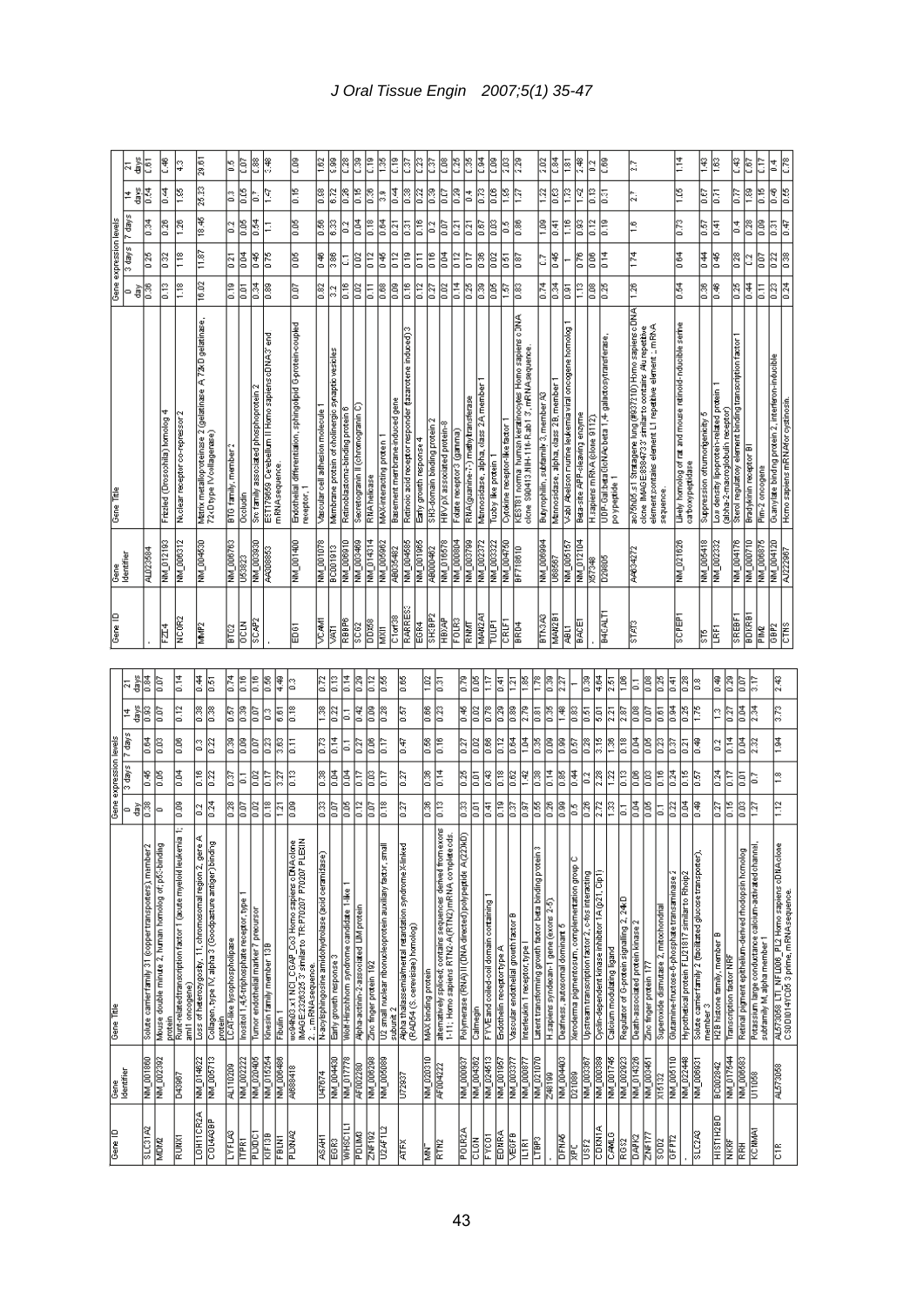Table 3 Expression levels of 156 down-regulated genes of hMSC cultured in exclusive medium (day = 0) and in OM for 3, 7, 14 and 21 days.

| Gene ID               | Ğene                   | Gene Title                                                                              |                          | Gene expression levels |                       |                        |                   | Gene ID                | Ğene                  | Gene Title                                                                                |                  | Gene expression levels |                 |                 |                 |
|-----------------------|------------------------|-----------------------------------------------------------------------------------------|--------------------------|------------------------|-----------------------|------------------------|-------------------|------------------------|-----------------------|-------------------------------------------------------------------------------------------|------------------|------------------------|-----------------|-----------------|-----------------|
|                       | Identifier             |                                                                                         | $\circ$                  | ø                      |                       | ä,                     | ă                 |                        | Identifier            |                                                                                           | 0                |                        |                 | 4               | Ν               |
|                       |                        |                                                                                         | ਚੋਂ                      | days                   | days                  | days                   | ågis              |                        |                       |                                                                                           | ğ                | days                   | days            | ğ               | åpis            |
| <b>HAPLN1</b>         | U43328                 | Cartilage linking protein                                                               | ă,                       | 0.36                   | 0.28                  | 0.23                   | $\frac{16}{10}$   | <b>BAMBI</b>           | NM_012342             | Putative transmembrane protein                                                            | 86.0             | 0.71                   | 0.48            | 0.36            | 0.42            |
|                       | AK023795               | A disintegrin-like and metalloprotease (reprolysin type) with                           | 2.80                     | 90.1                   | 83                    | 0.54                   | 0.62              | MFAP5                  | U37283                | Morofibril-associated glycoprotein-2                                                      | 8.62             | 6.08                   | 5.43            | 4.03            | $\frac{8}{2}$   |
|                       |                        | thrombospondin type 1 motif, 1                                                          |                          |                        |                       |                        |                   | ।<br>बाह्              | A084005               | ut52c06 x1 NCI_CGAP_Pan1 Homo sapiens cDNAclone                                           | 283              | E                      | 1.80            | ß               | Ē               |
| <b>Bed</b>            | NM_001290              | LIM dorrain binding 2                                                                   | 134                      | 0.34                   | 0.28                  | 0.26                   | $\frac{1}{24}$    |                        |                       | MAGE25110823' similarto TR:043592 043592 EXPORTIN                                         |                  |                        |                 |                 |                 |
| CXCL12                | NM_000609              | Stromal cell-derived factor                                                             | 1.84                     | 0.61                   | 0.57                  | 0.49                   | 0.51              |                        |                       | T. [1]: mRNAsequence.                                                                     |                  |                        |                 |                 |                 |
| İΞ                    | <b>B880</b>            | Inhibitor of DNAbinding 1, dominant negative helix-loop-helix<br>protein                | 38                       | 86.0                   | $\frac{40}{3}$        | 8                      | 89.0              |                        | NM_004353             | Serine (or cysteine) proteinase inhibitor, clade H (heat shook<br>$protein$ 47), member 1 | E                | 3                      | 5.74            | 4.18            | 5.14            |
| C10orf116             | NM_006829              | Adipose specific 2                                                                      | 4.48                     | 0.57                   | 33                    | 0.12                   | $\frac{8}{16}$    | PYCRT                  | NM 006907             | Pyrroline-5-carboxylate reductase                                                         | 1.74             | $\frac{29}{2}$         | 86.0            | 0.70            | 0.74            |
| Ĕ                     | NM_001709              | Brain-derived neurotrophic factor                                                       | 8                        | Ē                      | k                     | E                      | lå                | FGFR2                  | 122599                | Fibroblast growth factor receptor 2 (bacteria-expressed kinase,                           | 13               | g                      | E               | å               | E               |
| KRTAP1-1              | NM_030967              | Keratin associated protein 1.                                                           | 1.46                     | 88.0                   | 0.26                  | 0.08                   | 8                 |                        |                       | keratinocyte growth factor receptor, craniofacial dysostosis 1,                           |                  |                        |                 |                 |                 |
| <u>효</u>              | NM_001546              | Inhibitor of DNAbinding 4, dominant negative helix-loop-helix                           | č.                       | 0.86                   | 83                    | 0.33                   | 0.20              |                        |                       | Crouzon syndrome, Pfeiffer syndrome, Jackson-Weiss                                        |                  |                        |                 |                 |                 |
|                       |                        | protein                                                                                 |                          |                        |                       |                        |                   |                        |                       | syndrome)                                                                                 |                  |                        |                 |                 |                 |
| 16FBP3                | M31159                 | Insulin-like growth factor binding protein 3                                            | 26.49                    | 10.06                  | 9.28                  | 11.10                  | 8.52              | <b>CITED?</b><br>LOXL2 | NM_002318<br>AF109161 | Lysyl oxidase-like 2                                                                      | $\frac{3}{2}$    | 4.17                   | 3.38            | 3.67            | $rac{20}{3}$    |
| <b>FENK</b><br>MEST   | NM_006211<br>NM_002402 | Mesoderm specific transcript (mouse) homolog<br>Proenkephalin                           | 8,68<br>9.00             | 3.84<br>5.13           | 2.16<br>1.10          | 0.87<br>0.57           | 0.60<br>0.50      |                        |                       | Cbp/p300-interacting transactiv alor, with Glu/Asp-rich<br>carboxy-terminal domain, 2     |                  | Ę                      | Ę               | 3               |                 |
|                       | L16895                 | Lysyl oxidase                                                                           | 13.18                    | 7.42                   | $\frac{16}{16}$       | 4.71                   | 2.68              | <b>SLC7A5</b>          | AB018009              | Solute carrier family 7 (cationic amino acid transporter, y+                              | 2.35             | 1.57                   | $\frac{8}{100}$ | $\frac{22}{2}$  | Ë               |
| ã                     | NM_018659              | Cytokine-like protein C17                                                               | 1.14                     | 0.45                   | $\frac{4}{1}$         | 8                      | 36                |                        |                       | system), member 5                                                                         |                  |                        |                 |                 |                 |
| CDH2                  | M34064                 | Cadherin 2, type 1, N-cadherin (neuronal)                                               | 3.05                     | 5.0                    | 0.76                  | 0.64                   | $\frac{30}{2}$    | <b>TXNRDT</b>          | NM_003300             | Thioredoxin reductase 1                                                                   | 3.73             | 2.88                   | $\frac{85}{2}$  | $\frac{5}{2}$   | 1.41            |
| <b>SACTI</b>          | NM_016651              | Heptacellular carcinoma novel gene-3 protein                                            | $\frac{12}{212}$         | $\frac{3}{2}$          | 0.74                  | 80.0                   | S                 | PLCB4                  | AL535113              | AL535113 LTLFL013_FBm1 Homo sapiens cDNA olone                                            | 0.43             | 0.33                   | 0.24            | 0.12            | $\frac{9}{2}$   |
| GREMZ                 | NM_022469              | ß<br>Hypothetical protein FLJ21195 similarto protein related to                         | 0.74                     | $\frac{26}{5}$         | 0.21                  | $\frac{6}{5}$          | 0.34              |                        |                       | CSODF008YC23 3 prime, mRNA sequence.                                                      |                  |                        |                 |                 |                 |
|                       |                        | and cerberus                                                                            |                          |                        |                       |                        |                   |                        | NM_002219             | Integralmembrane protein                                                                  | 2.67             | $\frac{95}{2}$         | 1.78            | 124             | 6.81            |
| ã                     | NM_002167              | Inhibitor of DNAbinding 3, dominant negative helix-loop-helix                           | 3.30                     | 2.02                   | 8.50                  | 0.76                   | 9                 | NQO1                   | NM_000903             | NAD(P)H dehydrogenase, quinone 1                                                          | 2.17             | 1.78                   | $\frac{5}{2}$   | 88              | 0.93            |
|                       |                        | protein                                                                                 |                          |                        |                       |                        |                   | ITGA6                  | NM_000210             | Integrin, alpha 6                                                                         | 0.15             | $\frac{10}{10}$        | 0.08            | $\frac{8}{9}$   | 3.07            |
| <b>BK10</b>           | $\frac{1}{187811}$     | GATA-binding protein 6                                                                  | e<br>G                   | 0.08                   | $\frac{0.09}{2}$      | 0.07                   | le<br>le          | <b>BEGM</b>            | NM_001724             | 2,3-bisphosphoglycerate mutase                                                            | ∣ଞ୍              | 3                      | 3               | 3               | 18              |
| ZGHSH                 | NM_014424              | Heat shock 27kD protein family, member 7 (cardiovascular                                | 276                      | 0.48                   | $\frac{15}{2}$        | 8                      | 1ŝ                | <b>POLR3D</b>          | NM_001722             | BN51 (BHK21)temperature sensitivity complementing                                         | 8.               | 0.29                   | 0.23            | 0.22            | 0.22            |
| ē                     | NM_002539              | Omithine decarboxylase                                                                  | 4.64                     | $\frac{8}{3.08}$       | 2.30                  | 29                     | ≌                 | COLSAT                 | AI130969              | political via Soares_fetal_heart_NbHH1900 Homo sapiens                                    | 537              | $\frac{8}{3}$          | 2.86            | 2.83            | 3.04            |
| <b>TRIM16</b>         | NM_006470              | Tripartite motif-containing 16                                                          | 83                       | 0.55                   | 83                    | 0.26                   | 8                 |                        |                       | cDNAdone IMAGE17096883' similar to gb:M76729                                              |                  |                        |                 |                 |                 |
| ≌                     | NM_000600              | Interleukin 6 (interferon, beta 2)                                                      | E.                       | 67.0                   | 0.62                  | 0.44                   | 33                |                        |                       | PROCOLLAGEN ALPHA 1(V) CHAN PRECURSOR<br>(HUMAN); mRNA sequence.                          |                  |                        |                 |                 |                 |
| <b>RAHAT</b>          | NM_000917              | Procollagen-proline, 2-oxogutarate 4-dioxygenase (proline                               | 3.41                     | ē                      | 0.97                  | ē                      | $\frac{16}{116}$  | HY OUT                 | NM_006389             | Oxygen regulated protein (150kD)                                                          | <b>SS</b>        | 3                      | 3.64            | 8.60            | 3               |
| <b>HIGPL</b>          |                        | 4-hydroxylase), alpha polypeptide I                                                     |                          |                        |                       |                        |                   |                        | M10098                | Human 188 rRNAgene, complete.                                                             | 2.46             | $\frac{8}{1}$          | 1.73            | 8.0             | 0.94            |
| PPAP2B                | NM_006623              | Phosphoglycerate dehydrogenase                                                          | 88<br>1                  | 3                      | 8.0                   | 8.0                    | 0.74<br>E         | RBMS3                  | NM_014483             | RNAbinding motif, single stranded interacting protein 3                                   | 0.43             | 0.31                   | 0.28            | 83              | 8               |
| GNG10                 | AB000889               | Phosphatidic acid phosphatase type 2B                                                   | 4.88                     | 3.30                   | <b>e</b>              | 1.78<br>86.0           |                   | <b>FCOLCED</b>         | NM_013363             | Procollagen C-endopeptidase enhancer 2                                                    | 83               | 0.12                   | 0.23            | 0.21            | $\frac{8}{10}$  |
| <b>EF4E</b>           | NM_001968<br>NM_004125 | Eukaryotic translation initiation factor 4E<br>Guanine nucleotide binding protein 10    | 0.13<br>$\frac{1}{2.51}$ | 0.94<br>0.OS           | 80.0<br>$\frac{1}{4}$ | 0.05                   | ē<br>0.07         | RBMS                   | NM 006743             | RNAbinding matif pratein 3                                                                | $\frac{8}{1.76}$ | <b>SS.1</b>            | 3.93            | 0.62            | 0.44            |
| ASNS                  | NM_001673              | Asparagine synthetase                                                                   | 4.35                     | $\frac{5}{2}$          | ia.                   | 2.09                   | $\frac{38}{1}$    | PFKP                   | NM_002627             | Phosphofructokinase, platelet                                                             | 3.63             | 2.76                   | 3               | 2.21            | $\frac{121}{2}$ |
| ē                     | NM_000358              | Transforming growth factor, beta-induced, 68kD                                          | 32.01                    | 14.74                  | 8.74                  | 19.12                  | 10.52             | <b>FRKCSH</b>          | NM_002743             | Protein kinase C substrate 80K-H                                                          | $\frac{5}{2}$    | 9                      | 53              | $\frac{8}{116}$ | 0.88            |
| PSATI                 | NM_021154              | Phosphoserine aminotransferase                                                          | 3.03                     | $\frac{2}{1.03}$       | $\frac{5}{2}$         | $\frac{80}{2}$         | 0.15              | <b>CPOX</b>            | NM_000097             | Coproporphyrinogen oxidase (coproporphyria                                                | 88               | $\overline{0.21}$      | 320             | 0.27            | <b>B.12</b>     |
| DKK1                  | NM_012242              | Dickkopf (Xenopus laevis) homolog 1                                                     | 3.10                     | 2.15                   | SC1                   | E <sub>11</sub>        | 8.0               |                        |                       | harderoporphyria)                                                                         |                  |                        |                 |                 |                 |
| CRIP2                 | <b>Seted</b>           | Cysteine-rich protein 2                                                                 | $\frac{1}{2.24}$         | 3                      | lä                    | ē                      | 흥                 | 8                      | 07515                 | Chromobox homolog 5 (Drosophila HP1 alpha)                                                | 0.48             | 0.41                   | 0.28            | $\frac{3}{2}$   | $\frac{16}{16}$ |
| <b>RHOB</b>           | AI263909               | 2<br>qi08f09.x1 Soares_MhHMPu_S1 Homo sapiens cDNAcion<br>MAGE:18559133', mRNAsequence. | 4.53                     | $\frac{5}{2}$          | $\frac{8}{2}$         | 2.01                   | $\frac{8}{1.08}$  | <b>MYCBP</b>           | AL525412              | AL525412 LTI_NFL003_NBC3 Homo sapiers cDNAclone<br>CSODCO11YJ12 5 prime, mRNA sequence.   | 870              | $\frac{8}{16}$         | ST.O            | $\frac{12}{2}$  | E               |
| EIF1AX                | BE542684               | 601067180F1 NIH_MGC_10 Homo sapiers cDNAcione<br>MAGE:34635715', mRNAsequence.          | 0.37                     | 0.14                   | 0.22                  | 82.0                   | $\frac{1}{2}$     | <b>SLC16A3</b>         | AL513917              | AL513917 LTI_NFL006_PL2 Homo sapiens cDNA clone<br>CLOBA006ZD093prime, mRNAsequence.      | 2.14             | $\frac{4}{1}$          | 1.20            | $\frac{48}{1}$  | 83              |
| ã                     | NM_002166              | Inhibitor of DNAbinding 2, dominant negative helix-loop-helix                           | 2.05                     | 0.62                   | 0.47                  | 1.06                   | $\overline{0.91}$ | <b>SBWASC</b>          | Al962897              | ur24e04x1 NCI_CGAP_Ut1 Homo sapiers cDNA.clone                                            | 6.67             | 8.36                   | 0.56            | 0.28            | $\frac{1}{2}$   |
|                       |                        | protein                                                                                 |                          |                        |                       |                        |                   |                        |                       | MAGE25084143' similarto TR:062181 062181                                                  |                  |                        |                 |                 |                 |
| PRPS1                 | NM_002764              | Phosphoribosyl pyrophosphate synthetase                                                 | E1                       | $\frac{8}{1.38}$       | 0.68                  | 8.                     | l.                |                        |                       | SBMAPHORIN EPRECURSOR :, mRNAsequence.                                                    |                  |                        |                 |                 |                 |
| 白                     | AA479278               | ğ<br>zv21b07s1 Soares_MhHMPu_S1 Homo sapiers oDNAolo                                    | 4.79                     | 3.64                   | 0.79                  | S.                     | $\frac{5}{2}$     | WNT5A                  | NM_003392             | Vingless-type MMTV integration site family, member 5A                                     | 3.00             | 2.40                   | 1,20            | $\frac{1}{2}$   | ē               |
|                       |                        | MAGE:7542613' similarto cortains element MER22 repetitive                               |                          |                        |                       |                        |                   | C1orf41                | NM 016126             | HSPC034 protein                                                                           | 0.37             | 0.32                   | $\frac{8}{10}$  | ă.              | 0.18            |
|                       | <b>BC000658</b>        | element ;, mRNAsequence.<br>Stanniocalcin 2                                             |                          |                        |                       |                        |                   | GRP58                  | D83485                | Glucose regulated protein, 68kD                                                           | 6.70             | 483                    | 4.10            | 4.50            | $\frac{38}{1}$  |
| $\frac{1}{2}$<br>STC2 |                        | Down syndrome ortical region gene                                                       | 2.86<br>2.27             | 2.36<br>1.73           | 0.86<br>83            | 0.76<br>$\frac{13}{2}$ | 0.63<br>E         | <b>LANCL1</b>          | NM_006055             | LanC (basterial lartibiotic synthetase component C)-like 1                                | $\frac{8}{11}$   | 30                     | 0.61            | 88.0            | 0.67            |
| <b>GLIPRT</b>         | NM_004414              | Glioma pathogenesis-related protein                                                     | 5.38                     | 3.64                   | 3.55                  | 1,93                   | 1.71              | TM4SF13                | NM_014399             | Tetraspan NET-6 protein                                                                   | 35               | 8.0                    | $\frac{2}{5}$   | G.to            | $\frac{1}{2}$   |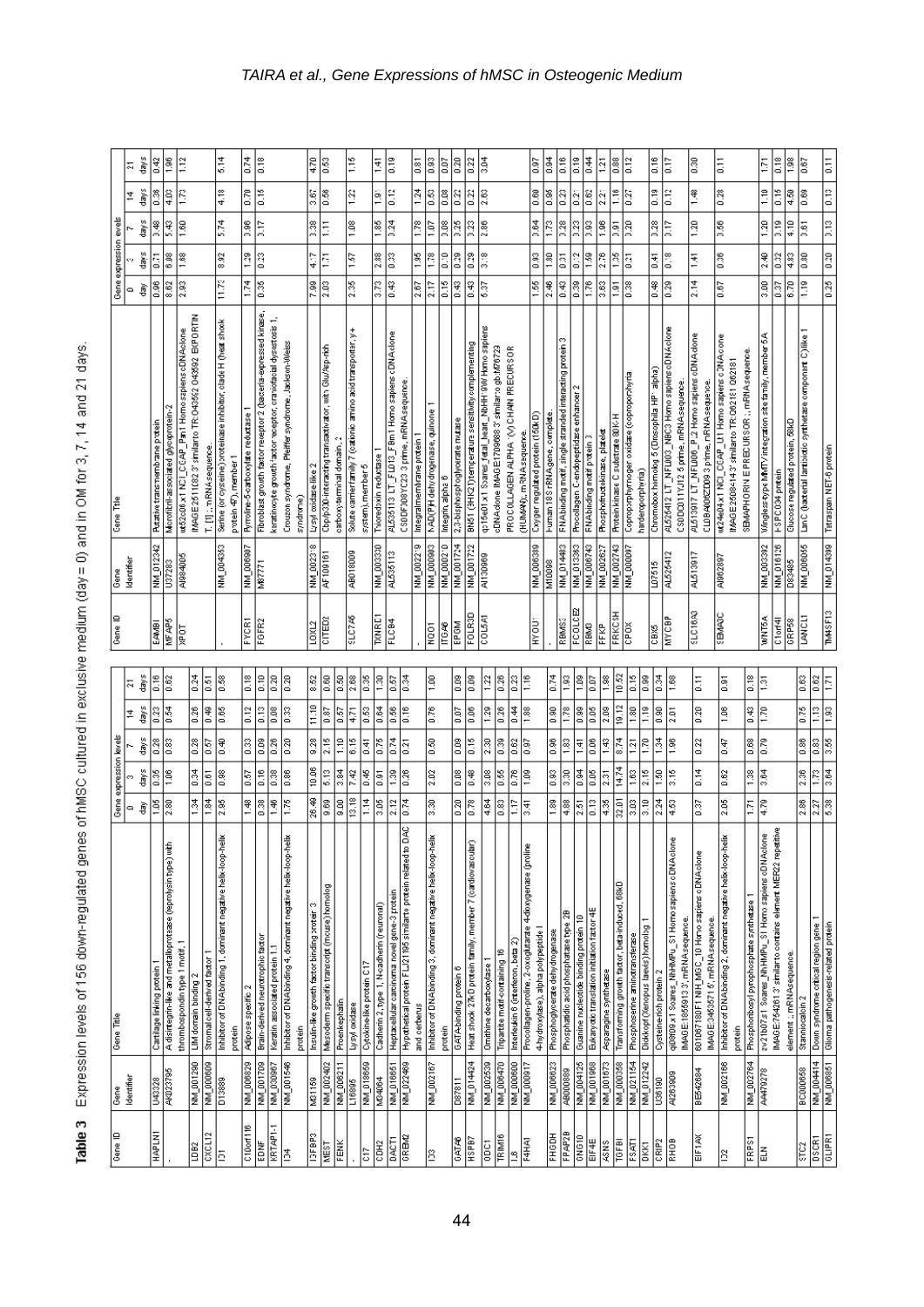| Gene ID                          | Gene                                                                                                                                                                                                                   | Gene Title                                                                                                     |                  | Gene expression levels |                   |                |                   | Gene ID        | Gene               | Gene Title                                                                                       |                        | Gene expression levels |                 |                 |                    |
|----------------------------------|------------------------------------------------------------------------------------------------------------------------------------------------------------------------------------------------------------------------|----------------------------------------------------------------------------------------------------------------|------------------|------------------------|-------------------|----------------|-------------------|----------------|--------------------|--------------------------------------------------------------------------------------------------|------------------------|------------------------|-----------------|-----------------|--------------------|
|                                  | Identifier                                                                                                                                                                                                             |                                                                                                                | ਚੋਂ<br>$\circ$   |                        |                   | 14             | å<br>Z            |                | Identifier         |                                                                                                  | ਭੌ<br>o                | days<br>ø              | days            | days<br>4       | days<br>ă          |
| ADAMT <sub>85</sub>              | <b>NM_007038</b>                                                                                                                                                                                                       |                                                                                                                | 0.41             | days<br>eo.o           | days<br>e.to      | days<br>8.8    | $\overline{0.22}$ | ķΕ             | NM_020470          | Putative transmembrane protein; homolog of yeast Golgi                                           | 4,58                   | 3.68                   | 3.01            | 2.08            | 2.57               |
|                                  |                                                                                                                                                                                                                        | A disintegrin-like and metalloprotease (reprolysin type) with<br>thrombospondintype 1 motif, 5 (aggrecanase-2) |                  |                        |                   |                |                   |                |                    | membrane protein Yif Ip (Yip Ip-interacting factor)                                              |                        |                        |                 |                 |                    |
|                                  |                                                                                                                                                                                                                        |                                                                                                                |                  |                        |                   |                |                   | KRT18          | NM_000224          | Keratin <sub>1</sub>                                                                             | 0.71                   | 0.20                   | 3               | 0.12            | 80.0               |
| <b>ATP6VIC2</b>                  | 000000                                                                                                                                                                                                                 | 601498050F1 NIH_MGC_70 Homo sapiers cDNAclone                                                                  | 5.38             | 3.64                   | 3.83              | 2.63           | 2.65              | KRT16          | AF061812           | Keratin 16 (focal non-epidemolytic palmoplantar keratodema)                                      | 0.41                   | 0.14                   | 0.05            | 0.05            | $\overline{0}$ .01 |
| <b>TGFBP6</b>                    | NM_002178                                                                                                                                                                                                              | Insulin-like growth factor binding protein 6<br>MAGE:38998695', mRNAsequence.                                  | 8.22             | 4.61                   | 3.79              | $\frac{8}{3}$  | 243               | KRT14          | <b>BC002600</b>    | Keratin 14 (epidemolysis bullosa simplex, Dowling-Meara,<br>Koebner)                             | 676                    | 0.28                   | 0.12            | Soo             | ā                  |
| i<br>Ell                         | NM_001426                                                                                                                                                                                                              | Engrailed homolog 1                                                                                            | 8.43             | 820                    | $\overline{0.27}$ | $\frac{16}{2}$ | 0.28              | KRTHA          | NM_021013          | Keratin, hair, acidic, 4                                                                         | 0.54                   | 0.25                   | $\frac{16}{16}$ | 310             | 0.04               |
| ALDH2                            | NM_00090                                                                                                                                                                                                               | Aldehyde dehydrogenase 2 family (mitochondrial)                                                                | 0.91             | 8.                     | 8.                | 0.51           | 0.57              | KRT19          | NM_002276          | Keratin 19                                                                                       | $\frac{40}{3}$         | 0.31                   | 0.36            | $\frac{5}{2}$   | 0.02               |
| <b>ALDH18A1</b>                  | NM_002860                                                                                                                                                                                                              | Pyrroline-5-carboxylate synthetase (glutamate<br>gamma-semialdehyde synthetase)                                | $\frac{8}{1.80}$ | 1.62                   | 1.29              | 0.95           | $\frac{50}{2}$    | <b>SBMA3B</b>  | NM_004636          | Sema domain, immunoglobulin domain (ig), short basic<br>domain, secreted, (semaphorin) 3B        | 20                     | 80.0                   | 0.02            | $\overline{5}$  | 80.0               |
| <b>TCEAZ</b>                     | NM_003195                                                                                                                                                                                                              | Transcription elongation factor A(SII), 2                                                                      | 0.47             | 83                     | 0.27              | 8.             | 0.21              | HAS2           | NM_005328          | Hyaluroran synthase 2                                                                            | 5                      | 0.37                   | 0.25            | $\frac{10}{2}$  | $\frac{80}{2}$     |
| GRB2                             | 139511                                                                                                                                                                                                                 | Growth factor reseptor-bound protein 2                                                                         | 6.76             | 0.58                   | 0.47              | 0.43           | $\overline{0.37}$ | CACNA2D1       | NM_000722          | Calcium channel, votage-dependent, alpha 2/delta suburit 1                                       | 0.29                   | e.ts                   | $\frac{1}{2}$   | ă,              | 8                  |
| RCN <sub>2</sub>                 | NM 002902                                                                                                                                                                                                              | Reticulocalbin 2, EF-hand calcium binding domain                                                               | 0.96             | 0.74                   | 0.53              | 0.63           | 8                 | \$CRG1         | NM 007281          | Sorapie resporsive protein 1                                                                     | 1.31                   | 5                      | $\frac{2}{9}$   | 0.07            | 80.0               |
| <b>KD-017</b>                    | NM_018446                                                                                                                                                                                                              | Glycosytransferase AD-01                                                                                       | S.               | å                      | B                 | ā              | g                 | <b>SST</b>     | NM 004334          | Bone manow stromal cell antigen 1                                                                | 34                     | 0.22                   | O.18            | 80.0            | 0.02               |
| COPB2                            | NM_004766                                                                                                                                                                                                              | Coatomer protein complex, subunit beta 2 (beta prime)                                                          | 4.74             | 3.36                   | 3.30              | 2.47           | $\overline{2.37}$ | PODXL          | NM_005397          | Podocalyxin-like                                                                                 | $\frac{8}{5}$          | 0.13                   | $\frac{10}{2}$  | eg<br>I         | $\frac{3}{2}$      |
| ρg                               | NM_003211                                                                                                                                                                                                              | Thymine-DNA glycosylase                                                                                        | 0.43             | 0.37                   | 0.23              | 0.21           | $\overline{21}$   | ME0X2          | NM_005924          | Mesenchyme homeo box 2 (growth arrest-specific homeo box)                                        | 0.12                   | 0.09                   | 0.06            | 0.02            | ā                  |
| CXorf6                           | NM_005491                                                                                                                                                                                                              | Chromosome X open reading frame 6                                                                              | 0.42             | 0.28                   | 36                | e.             | B                 | RAC2           | NM_002872          | Ras-related C3 botulinum toxin substrate 2 (tho family, small                                    | 0.25                   | 0.20                   | 0.08            | $\frac{10}{10}$ | 8                  |
| Ē                                | NM_002430                                                                                                                                                                                                              | Meningioma (disrupted in balanced translocation)1                                                              | 8                | ĒΘ                     | ١å                | E              | 3                 |                |                    | GTP binding protein Rac2)                                                                        |                        |                        |                 |                 |                    |
| GO SR2                           | BE730204                                                                                                                                                                                                               | 601564144F1 NIH_MGC_20 Homo sapiens cDNAclone                                                                  | 0.44             | 88                     | 830               | 0.24           | Îβ                | ZNF43          | NM_003423          | Zinc finger protein 43 (HTF6)                                                                    | $\frac{1}{2}$          | 0.08                   | 8.03            | 0.06            | $\overline{0}$ .01 |
|                                  |                                                                                                                                                                                                                        | IMAGE:38335305', mRNAsequence.                                                                                 |                  |                        |                   |                |                   | AP481          | AF155159           | Adaptor-related protein complex 4, sigma 1 subunit                                               | 8                      | 0.07                   | 0.04            | 0.03            | 8.00               |
| eger<br>T                        | NM 003368                                                                                                                                                                                                              | UDP-gluoose ceramide gluoosytransferase                                                                        | <b>BS</b>        | 1,49                   | 2                 | 8.0            | 8                 | CPS1           | AF154830           | Carbarnoyl-phosphate synthetase 1, mitochondrial                                                 | E                      | 0.05                   | 0.02            | 0.05            | 0.06               |
| <b>BANM</b>                      | NM_018835                                                                                                                                                                                                              | Offactory receptor, family 1, subfamily K, member 1                                                            | $\frac{5}{2}$    | 0.38                   | 0.36              | 0.25           | 24                |                | NM_018678          | Lipopolysaccharide specific resporse-68 protein                                                  | 8.36                   | 0.22                   | $\frac{15}{2}$  | 33              | 0.04               |
| HAS1                             | NM_001523                                                                                                                                                                                                              | Hyaluroren synthase 1                                                                                          | 142              | I                      | ិ                 | $\frac{2}{3}$  | 8                 | <b>BALNT4</b>  | NM_003774          | UDP-N-acetyl-alpha-D-galactosamine:polypeptide                                                   | 80.0                   | 0.05                   | 80.0            | 0.06            | 0.02               |
| CPT1A                            | <b>BC000185</b>                                                                                                                                                                                                        | Camitine palmitoytransferase I, liver                                                                          | 0.20             | er<br>G                | 0.12              | 8<br>0.08      | $\frac{2}{5}$     |                |                    | N-acetylgalactosaminytransferase 4 (GalNAx-T4)                                                   |                        |                        |                 |                 |                    |
| <b>SNA2</b>                      | A1572079                                                                                                                                                                                                               | tr73d01x1 NCI_CGAP_Pan1 Homo sapiens cDNA.clone                                                                | 5                | g                      | န္တြ              | 1å             | 1.76              | <b>DNMT3L</b>  | NM_013369          | DNA(cytosine-5-)methytransferase 3-like                                                          | 80.0                   | 8                      | e<br> a         | ā,              | <b>B</b>           |
|                                  |                                                                                                                                                                                                                        | IMAGE:22239373', mRNAsequence.                                                                                 |                  |                        |                   |                |                   | PROLS          | NM_012390          | Protein homologous to salivary proline-rich protein P-B                                          | g                      | ē                      | $\frac{1}{2}$   | ō.or            | ē                  |
| SFR <sub>S2</sub>                | BG254869                                                                                                                                                                                                               | 602369310F1 NIH_MGC_91 Homo sapiers cDNAclone                                                                  | 2.87             | 2.48                   | 2.13              | $\frac{15}{1}$ | 8                 | ΕŘ             | NM_002185          | Interleukin 7 receptor                                                                           | 0.14                   | 8.                     | 80.O            | 0.02            | 80.O               |
|                                  |                                                                                                                                                                                                                        | MAGE:44773715', mRNAsequence.                                                                                  |                  |                        |                   |                |                   | <b>RIGFB</b>   | NM 002506          | Nerve growth factor, beta polypeptide                                                            | 0.27                   | 0.20                   | O.TO            | ē               | 0.09               |
| <b>PTPN14</b>                    | NM_005401                                                                                                                                                                                                              | Protein tyrosine phosphatase, non-receptor type 14                                                             | 3                | 0.22                   | 33                | 31             | 0.12              | RASA3          | NM_007368          | RAS p21 protein activator (GTPase activating protein) 3                                          | 8                      | 1                      | $\frac{8}{16}$  | 0.14            | $\frac{0.02}{2}$   |
| <b>HOSDH</b>                     | NM_003359                                                                                                                                                                                                              | UDP-glucose dehydrogenæe                                                                                       | $\frac{88}{1}$   | $\frac{4}{3}$          | Ξ                 | 8.0            | 86.0              |                |                    | (Ins(1,3,4,5)P4 binding protein)                                                                 |                        |                        |                 |                 |                    |
| TOP2B                            | $\frac{1}{2}$<br>$\frac{1}{2}$<br>$\frac{1}{2}$<br>$\frac{1}{2}$<br>$\frac{1}{2}$<br><br>$\frac{1}{2}$<br><br><br><br><br><br><br><br><br><br><br><br><br><br><br><br><br><br><br><br><br><br><br><br><br><br><br><br> | Topoisomerase (DNA) Il beta (180kD)                                                                            | 0.85             | 0.54                   | နီ                | 0.50           | 8                 | <b>B</b><br>B  | NM_004669          | Chloride intracellular channel 3                                                                 | 0.74                   | 8.61                   | S.              | 8.20            | ō.or               |
| š                                |                                                                                                                                                                                                                        | Latexin protein                                                                                                | 0.74             | 83                     | 0.47              | 0.34           | 0.50              | <b>STAC</b>    | NM_003149          | Sro homology three (SH3) and oysteine rich domain                                                | 0.26                   | $\frac{16}{2}$         | $\frac{10}{2}$  | $\frac{8}{16}$  | δ.                 |
| MTHF <sub>D2</sub>               | NM_006636                                                                                                                                                                                                              | ίeπί)<br>Methylene tetrahydrofolate dehydrogenase (NAD+ depend                                                 | 3                | $\frac{9}{240}$        | ¦≌                | 1.83           | ∥≆                | Ι.             | NM_006505          | Poliovinus receptor                                                                              | <b>B.18</b>            | $\frac{1}{9}$          | 0.14            | 80.0            | 80.0               |
|                                  |                                                                                                                                                                                                                        | methenytetrahydrofolate cyclohy drolase                                                                        |                  |                        |                   |                |                   | LYPDCT         | AL567376           | AL567376 LTI_FL013_FBm1 Homo sapiers cDNAclone                                                   | 83                     | ō.or                   | 0.02            | 0.02            | ā                  |
| ARF <sub>0</sub> AP <sub>3</sub> | BC005122                                                                                                                                                                                                               | ADP-ribosylation factor GTPase activating protein 1                                                            | 0.83             | 0.63                   | 0.62              | 0.61           | 0.44              |                |                    | CSODF024YO043 prime, mRNAsequence.                                                               |                        |                        |                 |                 |                    |
| MY 010                           | NM_012334                                                                                                                                                                                                              | Myosin X                                                                                                       | $\frac{1}{2}$    | 1                      | e<br> a           | 3.61           | $\overline{0.60}$ | RPL3L          | NM_005061          | Ribosomal protein L3-like                                                                        | 80.0                   | $\overline{0.01}$      | ō.OT            | 80.0            | eo.o               |
| NDUF <sub>52</sub>               | NM_004550                                                                                                                                                                                                              | NADH dehydrogerase (ubiquinone) Fe-S protein 2 (49kD)<br>(NADH-coenzyme Q reductase)                           | ¤<br> ¤          | 1ã                     | 3                 | ု≊             | g                 | LTC4S<br>LGM/N | NM_00087<br>D55696 | Protease, cysteine, 1 (legumain)<br>Leukotriene C4 synthase                                      | $\frac{10}{2}$<br>0.63 | 80.0<br>0.49           | 8<br>0.27       | 0.02<br>0.29    | ã<br>3             |
| HMGN2                            | <b>BCDD3689</b>                                                                                                                                                                                                        | High-mobility group (nonhistone chromosomal) protein 17                                                        | 10.35            | 9.40                   | 88                | 3.82           | 8                 | CY 861         | BC000021           | Cytochrome b-561                                                                                 | $\frac{8}{16}$         | 0.15                   | 0.12            | e.to            | 0.04               |
| <b>ERIPT</b>                     | NM_001311                                                                                                                                                                                                              | Cysteine rich protein 1 (intestinal)                                                                           | $\frac{1}{2.47}$ | g                      | Į≊                | 0.80           | E                 | <b>LIVENT</b>  | NM_005570          | Lectin, mannose-binding, 1                                                                       | 0.34                   | ¦es                    | ¦es             | 0.24            | eo.o               |
| <b>RO</b>                        | NM_001752                                                                                                                                                                                                              | Catalase                                                                                                       | 2.50             | ∣≋়                    | $\frac{33}{2}$    | $\frac{8}{1}$  | 1.34              | È              | NM_002158          | Human T-cell leukemia vinis enhancer factor                                                      | $\frac{10}{2}$         | 80.0                   | ē               | 80.0            | ē                  |
| WDR44                            | NM_019045                                                                                                                                                                                                              | Similar to rab 11-binding protein                                                                              | 0.29             | 0.17                   | $\frac{8}{5}$     | 0.17           | 0.18              | KRTZ           | BC002700           | Keratin                                                                                          | 0.57                   | 0.52                   | 8,16            | $\frac{10}{10}$ | 0.O7               |
| <b>SMURP2</b>                    | AY014180                                                                                                                                                                                                               | E3 ubiquitin ligase SMURF2                                                                                     | $\frac{5}{3}$    | $\frac{187}{2}$        | 2.44              | 1.80           | $\frac{5}{2}$     | Įă             | NM_002906          | Radixin                                                                                          | 34                     | 0.20                   | 0.18            | $\frac{10}{2}$  | 0.03               |
| È                                | NM_005358                                                                                                                                                                                                              | Lilly domain only 7                                                                                            | 14<br>14         | lg                     | k                 | e<br> a        | g                 |                | <b>BF061658</b>    | 7182e10.x1 NCI_CGAP_Ov18 Homosapiens cDNAclone<br>IMAGE:3341228 3 similarto SW:TGF2_HUMAN PO8112 | ē                      | 0.04                   | ē               | 80.0            | $\frac{20}{2}$     |
| .<br>로                           | NM_003633                                                                                                                                                                                                              | Ectodemal-neuralcortex (with BTB-like domain)                                                                  | 2.32             | 1.29                   | 1.05              | 8.0            | $\overline{171}$  |                |                    | TRANSFORMING GROMTH FACTOR BETA 2                                                                |                        |                        |                 |                 |                    |
| SLC1A5                           | AF105230                                                                                                                                                                                                               | Solute camentanily 1 (neutral amino aciditransporter), member<br>ю                                             | $\frac{36}{2}$   | 38                     | 0.72              | $\overline{u}$ | 80.0              |                |                    | PRECURSOR <sub>4</sub> mRNAsequence.                                                             |                        |                        |                 |                 |                    |
| Ιã                               | <b>BEB13178</b>                                                                                                                                                                                                        | 601462166T1 NIH_MGC_66 Homo sapiers cDNAcione                                                                  | s.d              | 0.28                   | 870               | <b>B.24</b>    | 83                | PDE6A          | NM_001083          | Phosphodiesterase 5A, cGMP-specific                                                              | 50.07                  | 80.0                   | 80.0            | 0.04            | 0.04               |
|                                  |                                                                                                                                                                                                                        | IMAGE:38557123', mRNAsequence.                                                                                 |                  |                        |                   |                |                   | ACTC           | NM_005159          | Actin, alpha, cardiac muscle                                                                     | 5.61                   | 0.50                   | $\frac{8}{5}$   | 0.12            | 0.11               |
| ACAA2                            | NM_006111                                                                                                                                                                                                              |                                                                                                                | $\frac{1}{4}$    | º€                     | ΙŠ,               | 19.0           | 88.0              | k              | NM_001823          | Creatinekinase, brain                                                                            | 3                      | S                      | 8               | ā               | 1                  |
|                                  |                                                                                                                                                                                                                        | Acetyl-Coenzyme Aacytransferase2 (mitochondrial<br>3-oxoacyl-Coenzyme Athiolase)                               |                  |                        |                   |                |                   | <b>ENNIC</b>   | NM_018362          | LIN-7 protein 3                                                                                  | 63                     | 0.42                   | 0.39            | 0.30            | 0.06               |
|                                  |                                                                                                                                                                                                                        |                                                                                                                |                  |                        |                   |                |                   | <b>KIFC3</b>   | BC001211           | Kinesin family member C3                                                                         | 0.29                   | 0.20                   | 0.20            | $\frac{1}{2}$   | 0.16               |

*J Oral Tissue Engin 2007;5(1) 35-47*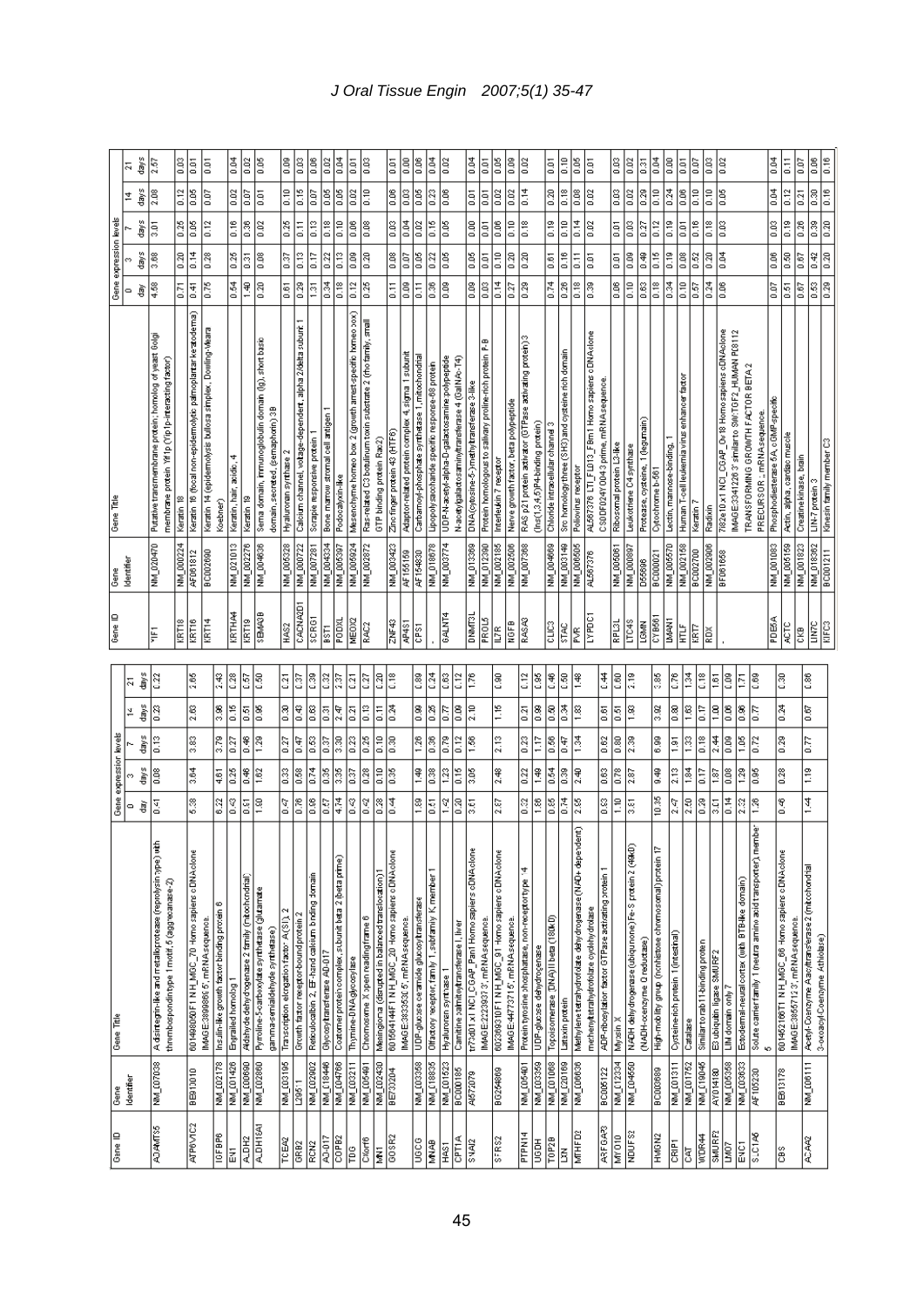Due to advance of osteochondraossification with angiogenesis, it also appeared reasonable to see up-regulation of angiogenesis-related genes<sup>19</sup>, cell cycle arrest-related genes<sup>20</sup> and transforming growth factor beta 1 gene<sup>12</sup> in addition to up-regulation of osteogenesis-related genes, as mentioned in Results. Due to advance of osteochondral-ossification with angiogenesis, it seemed natural to observe down-regulation of other phenotype-related genes such as stromal cell-related genes, keratin related genes, antioxidant related genes, cartilage linking protein 1 gene, adipose specific 2 gene, hyaluronan synthase 1 gene and cysteine-rich protein 1 gene, as mentioned in Results.

We cannot, however, refer to many other genes listed in Tables 2 and 3, which might have meaningful influence on osteogenic differentiation of hMSC caused by OM. We are looking forward other researchers to utilize the database presented here. Time-course analyses of expressions of hMSC genes cultured in OM appear to be quite useful for diagnosis (recovery check) and clinical (gene therapy) treatment of damaged dental oral hard tissues in the future. It should be cautioned here that genes identified in this study considerably differ from those<sup>8,9</sup> listed in pre-existing papers except well-known genes such as alkaline phosphatase and BMP2 genes.

#### **ACKNOWLEDGEMENTS**

This study was supported in part by (1, 2) Grant-in-Aids (B) 18390522 and (Exploratory Research) 19659511 by Japan Society for the Promotion of Science and (3, 4) Grant-in-Aids for High-performance Biomedical Materials Research from 2005 to 2009 and for the Open Research project from 2007 to 2011 from Ministry of Education, Culture, Sports, Science and Technology, Japan.

#### **REFERENCES**

- 1) Kinoshita Y, Kobayashi M, Hidaka T, Ikada Y. Reconstruction of mandibular<br>continuity defects in dogs using continuity defects in dogs using poly(L-lactide) mesh and autogenic particuclate cancellous bone and marrow: preliminary report. J Oral Maxillofac Surg. 1997;55;718-723.
- 2) Gao J, Dennis JE, Solchaga LA, Awadallah AS, Goldberg VM, Caplan AI. Tissue-engineered fabrication of an osteochondral composite graft using rat bone marrow-derived mesenchymal stem cells. Tissue Eng. 2001;7: 363- 371.
- 3) Donzeli E, Salvade A, Mimo P, Vigano M, Morrone M, Papagna R, Carini F, Zaopo A, Miloso M, Baldoni M, Tredici G. Mesenchymal stem cells cultured on a collagen scaffold: In vitro osteogenic differentiation. Arch Oral Biol. 2007;52: 64-73.
- 4) Yoshikawa T, Ohgushi H. Autogenous cultured bone graft-bone reconstruction using tissue engineered approach. Ann Chir Gynaecol. 1999;88:186-192.
- 5) Coelho MJ, Cabral AT, Fernandes MH. Human bone cell cultures in biocompatibility testing. Part I.: osteoblastic differentiation of serially passaged human bone marrow cells cultured in α-MEM and in DMEM. Biomaterials 2000;21:1087-1094.
- 6) Bielby RC, Boccaccini AR, Polak JM, Buttery LD. In vitro differentiation and in vivo mineralization of osteogenic cells derived from human embryonic stem cells. Tissue Eng. 2004;10:1518-1525.
- 7) Frank O, Heim M, Jakob M, Barbero A, Schafer D, Bendik I, Dick W, Heberer M, Martin I. Real-time quantitative analysis of human bone marrow stromal cells during osteogenic differentiation in vitro. J Cell Biochem. 2002;85:737-746.
- 8) Friedman M, Long MW, Hankenson KD. Osteogenic differentiation of human mesenchymal stem cells is regulated by bone morphogenetic protein-6. J Cell Biochem. 2006;98:538-554.
- 9) Doi M, Nagano A, Nakamura Y. Genome-wide screening by cDNA microarray of genes associated with matrix mineralization by human mesenchymal stem cells in vitro. Biochem Biophys Res Commun. 2002;290:381- 390.
- 10) Kulterer B, Friedl G, Jandrositz A, Sanchez-Cabo F, Prokesch A, Paar C, Scheideler M, Windhager R, Preisegger K-H, Trajanoski Z. Gene expression